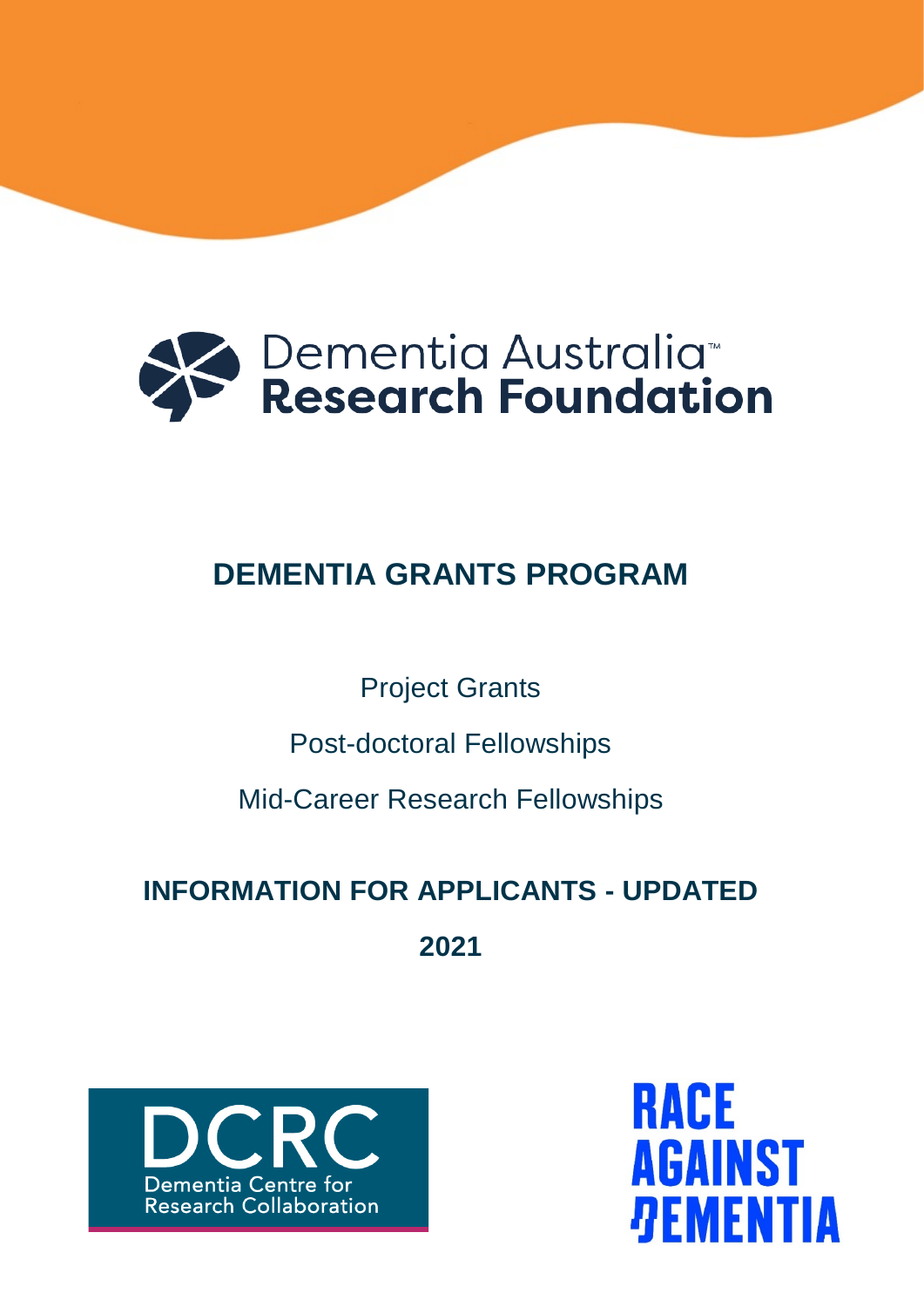

# **CONTENTS**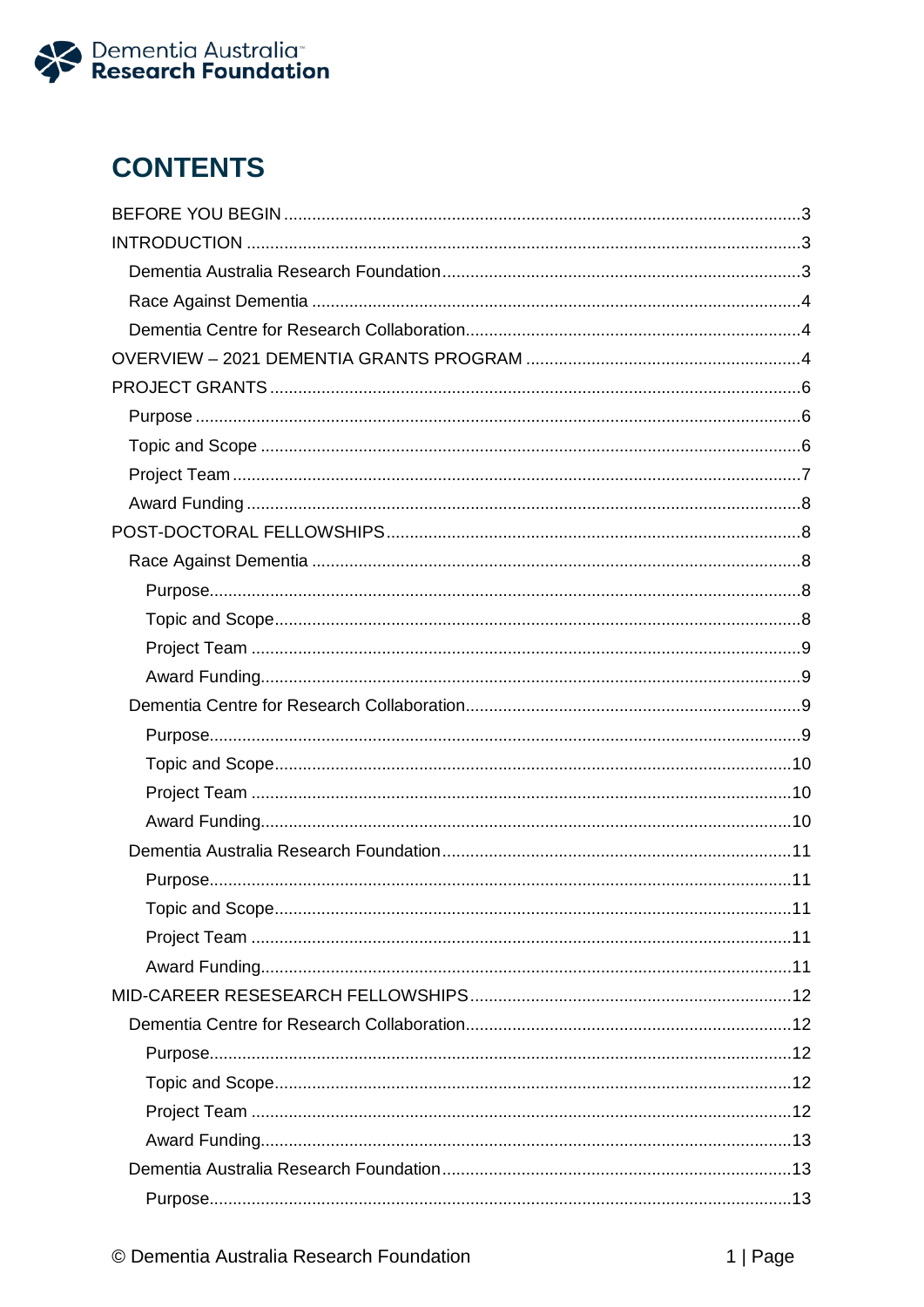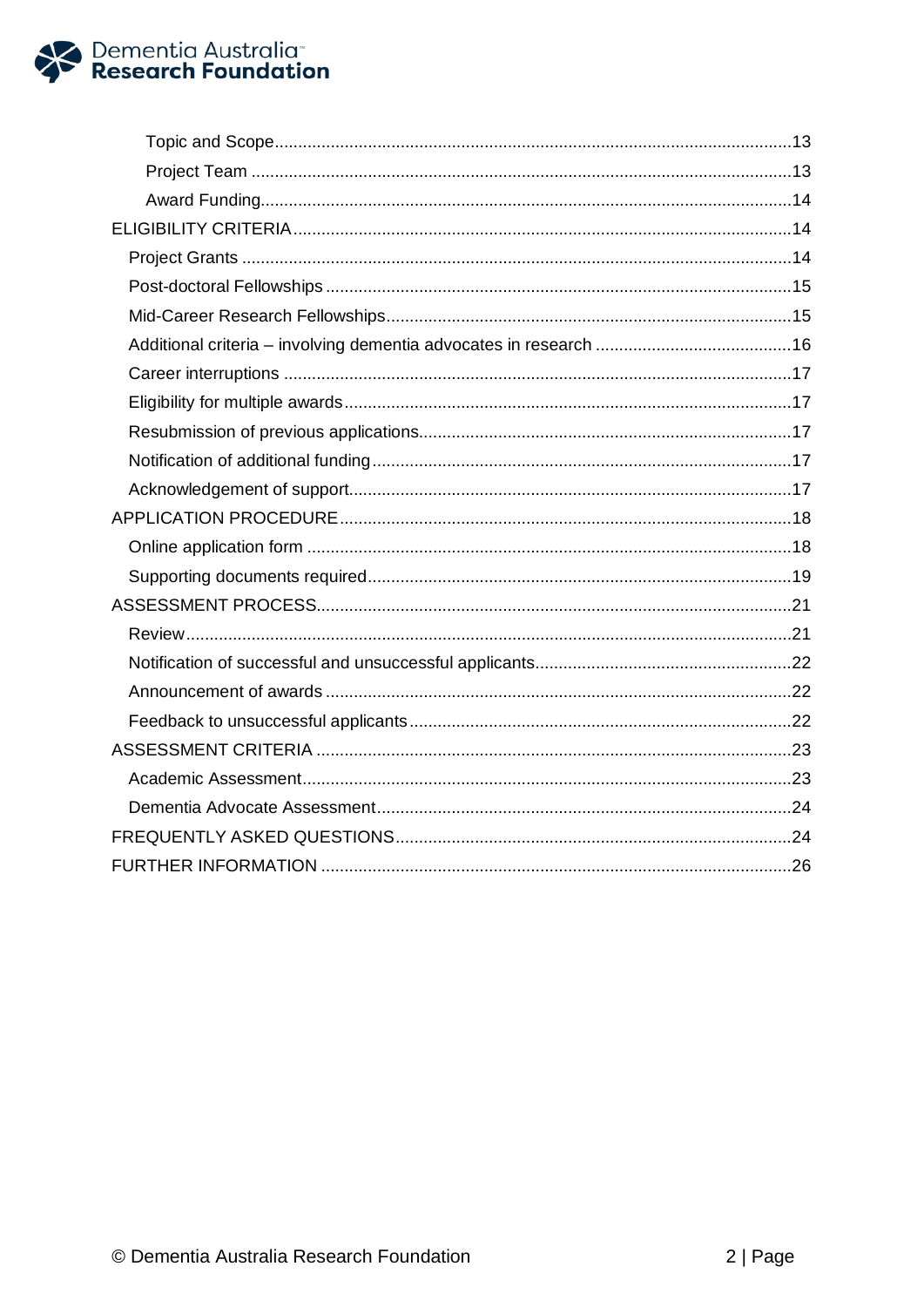

# <span id="page-3-0"></span>**BEFORE YOU BEGIN**

This document contains important information for applicants regarding the process of applying for, and the eligibility conditions of, the 2021 Dementia Australia Research Foundation *Project Grant, Post-doctoral Fellowship* and *Mid-Career Research Fellowship* schemes. The awards include a Race Against Dementia (RAD) Post-doctoral Fellowship as well as Post-doctoral and Mid-Career Research Fellowships and Pilot Grants funded by the Dementia Centre for Research Collaboration (DCRC). Innovation Grants will also be advertised this year; further details will be provided on the Dementia Australia Research Foundation website.

Applicants should read all the information included in this document and liaise with their host institution's research office before contacting the Foundation with any queries regarding the application process or eligibility conditions.

- **Applications Open:** Tuesday 6 July 2021 (9.00 am AEST)
- **Applications Close:** Monday 30 August 2021 (5.00 pm AEST)

### **LATE APPLICATIONS WILL NOT BE ACCEPTED**

- **Successful Applicants Notified:** December 2021
- **Funding Commences:** January to March 2022, or by arrangement

# <span id="page-3-1"></span>**INTRODUCTION**

The information in this booklet is designed to help those intending to apply for funding through the Dementia Australia Research Foundation – Dementia Grants Program. Applicants should read this document thoroughly to understand the grant conditions and application procedure. In most cases the answers to the ['frequently asked questions'](#page-24-2) are covered in this document.

# <span id="page-3-2"></span>Dementia Australia Research Foundation

The Dementia Australia Research Foundation (DARF) is the research arm of Dementia Australia. The Foundation provides funding to support new and emerging dementia researchers, works with people living with dementia and carers to ensure that research reflects their concerns and promotes understanding and awareness of dementia research among the general community. The Foundation is entirely funded by donations and support from members of the public and Australian businesses and is managed by Dementia Australia. Further information about the Foundation including previous grant rounds and outcomes can be found [here.](https://www.dementia.org.au/research)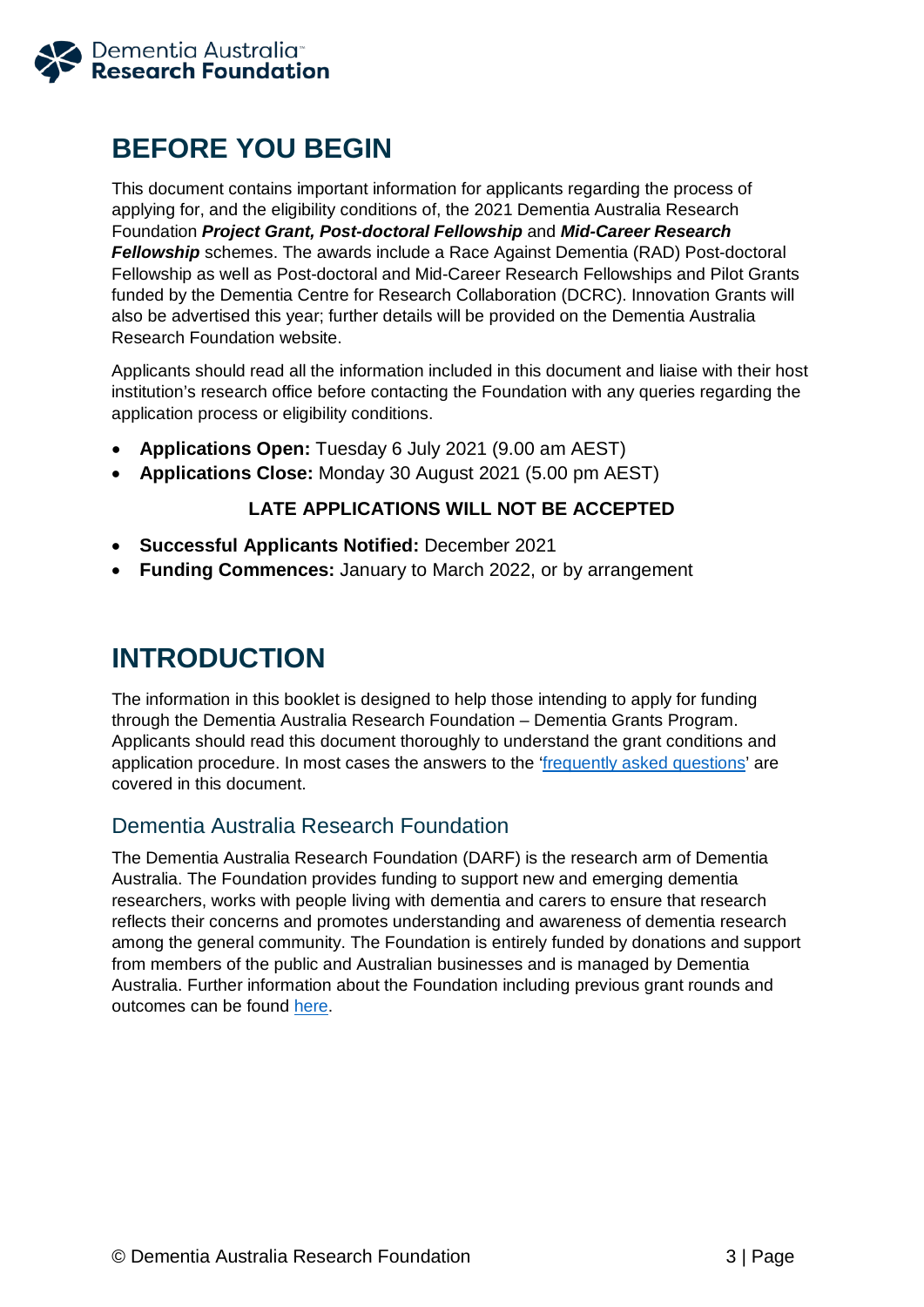

# <span id="page-4-0"></span>Race Against Dementia

Founded by Formula 1 racing legend Sir Jackie Stewart, RAD raises and allocates funds to support international research into the prevention or treatment for dementia. To do this, RAD:

- Identifies and financially backs the most talented early-career researchers.
- Provides catalyst funding, enabling researchers to pursue innovative ideas at the highest level that might not get funded by the mainstream.
- Aims to instil a 'Formula 1 attitude' in attention to detail and urgency, to accelerate the pace of solutions development.
- Forms strong alliances with research centres of excellence on a global basis.

Further information including previous fellowship recipients is available on their website [here.](https://www.raceagainstdementia.com/)

# <span id="page-4-1"></span>Dementia Centre for Research Collaboration

Funded by the Australian Government, the DCRC operates under the governance of the NHMRC to advance the Strategic Roadmap for Dementia Research and Translation. The DCRC's primary research foci within the broader topic of dementia research are prevention, assessment and diagnosis, intervention and treatment, care and living with dementia. The DCRC's primary goals are to increase knowledge and implementation of research findings in these areas and to address the priority research areas as shown [here.](http://www.dementiaresearch.org.au/)

The DCRC is funded to support world class research by way of pilot grants, large grants, production of guidelines, scholarships and capacity building. The Post-doctoral and Mid-Career Fellowships and Pilot Grants advertised here are part of this program. The DARF Scientific Panel is reviewing all applications on behalf of the DCRC, acting as third-party adjudicators for transparency and reducing the likelihood of any conflict of interest.

# <span id="page-4-2"></span>**OVERVIEW – 2021 DEMENTIA GRANTS PROGRAM**

The total value of the 2021 Dementia Grants Program is almost \$5 million and includes:

- Project Grants
- Post-doctoral Fellowships
- Mid-Career Fellowships
- Innovation Grants (details will be provided [here\)](https://www.dementia.org.au/research/grants).

An overview of these awards is presented below (Table 1).

In addition, all successful applicants will be nominated for the **Dementia Advocates' Award**. A small group of people with a lived experience of dementia (dementia advocates) will be invited to review successful applications and decide which is most likely to be of interest to, or yield important outcomes for, people living with dementia, their families, friends and carers. The Dementia Advocates' Award does not carry additional funding.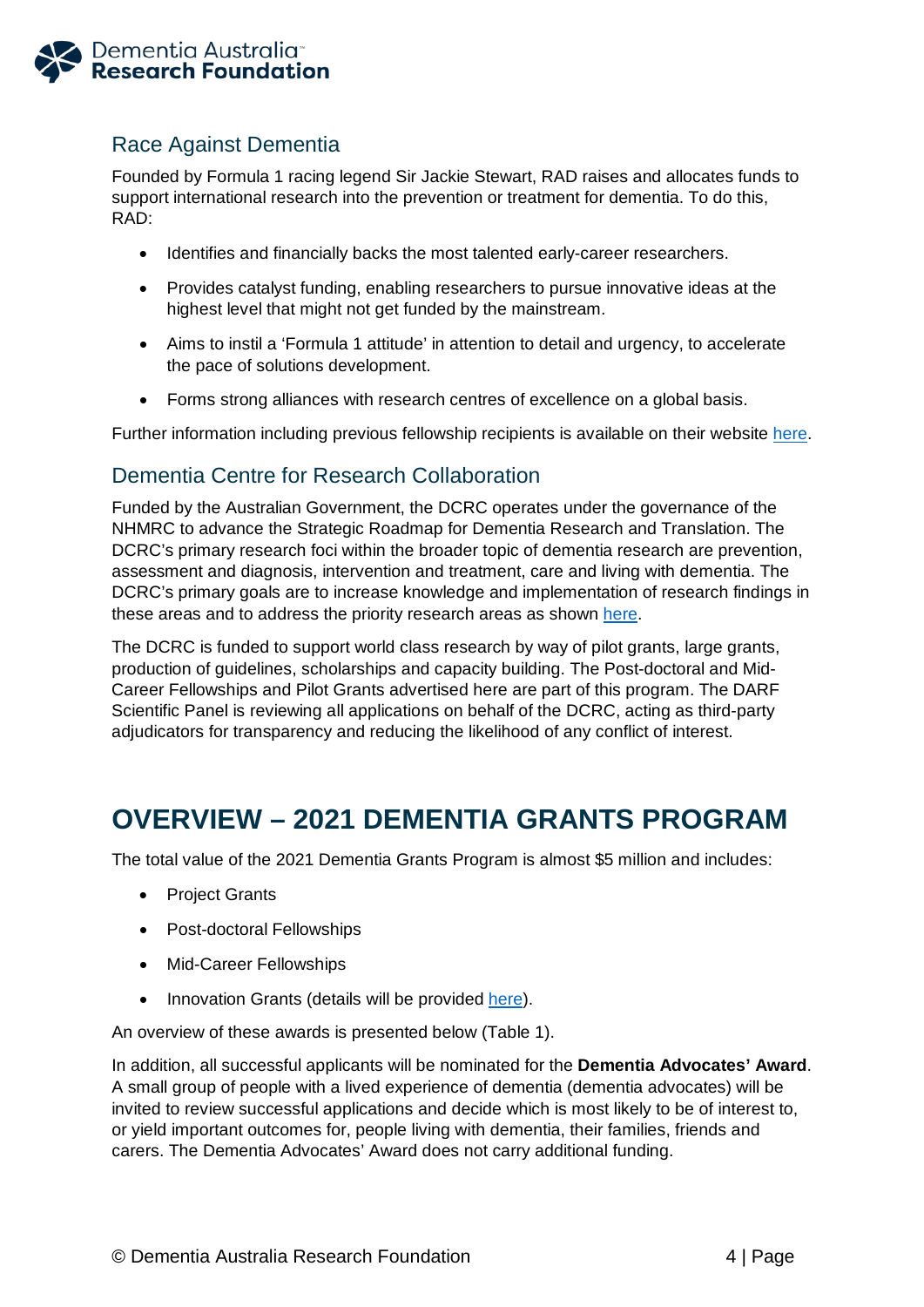

# **Table 1. Overview of 2021 Dementia Grants Program**

| <b>Grant Type</b>                                                                                          | <b>Number</b><br><b>Available</b><br>(up to) | <b>Funding</b> | <b>Total</b><br><b>Amount</b> | <b>Details</b>                                                                                                                          |  |  |
|------------------------------------------------------------------------------------------------------------|----------------------------------------------|----------------|-------------------------------|-----------------------------------------------------------------------------------------------------------------------------------------|--|--|
| <b>Project Grants</b>                                                                                      |                                              |                |                               |                                                                                                                                         |  |  |
| 1. Dementia Australia<br><b>Research Foundation</b><br><b>Project Grant</b>                                | 10                                           | \$75,000       | \$750,000                     | New and early-career<br>researchers in any area<br>of dementia research                                                                 |  |  |
| 2. Dementia Australia<br>Research Foundation -<br>Victoria                                                 | 1                                            | \$75,000       | \$75,000                      | New and early-career<br>researchers in clinical<br>or psychosocial areas<br>of dementia research                                        |  |  |
| 3. Hazel Hawke Research<br><b>Grant in Dementia Care</b>                                                   | 1                                            | \$75,000       | \$75,000                      | New and early-career<br>researchers in<br>dementia care                                                                                 |  |  |
| 4. Dementia Centre for<br><b>Research Collaboration</b><br><b>Pilot Grant</b>                              | 3                                            | \$75,000       | \$225,000                     | New and early-career<br>nursing and allied<br>health researchers in<br>psychosocial care or<br>prevention areas of<br>dementia research |  |  |
| <b>Post-doctoral Fellowships</b>                                                                           |                                              |                |                               |                                                                                                                                         |  |  |
| 5. Race Against Dementia<br>- Dementia Australia<br><b>Research Foundation</b><br>Post-doctoral Fellowship | 1                                            | \$405,000      | \$405,000                     | New and early-career<br>researchers, within the<br>broad area of dementia<br>prevention and<br>treatment                                |  |  |
| 6. Dementia Centre for<br><b>Research Collaboration</b><br>Post-Doctoral Fellowship                        | 1                                            | \$405,000      | \$405,000                     | New and early-career<br>researchers in clinical<br>or psychosocial areas<br>of dementia research                                        |  |  |
| 7. Dementia Australia<br><b>Research Foundation</b><br>Post-doctoral Fellowship                            | 2                                            | \$405,000      | \$810,000                     | New and early-career<br>researchers in any area<br>of dementia research                                                                 |  |  |
| <b>Mid-Career Research Fellowships</b>                                                                     |                                              |                |                               |                                                                                                                                         |  |  |
| 8. Dementia Australia<br><b>Research Foundation</b><br>Mid-Career Research<br>Fellowship                   | $\overline{2}$                               | \$365,000      | \$730,000                     | Mid-career researchers<br>in any area of dementia<br>research                                                                           |  |  |
| 9. Dementia Centre for<br><b>Research Collaboration</b><br>Mid-Career Research<br>Fellowship               | $\overline{2}$                               | \$365,000      | \$730,000                     | Mid-career researchers<br>in clinical or<br>psychosocial areas of<br>dementia research                                                  |  |  |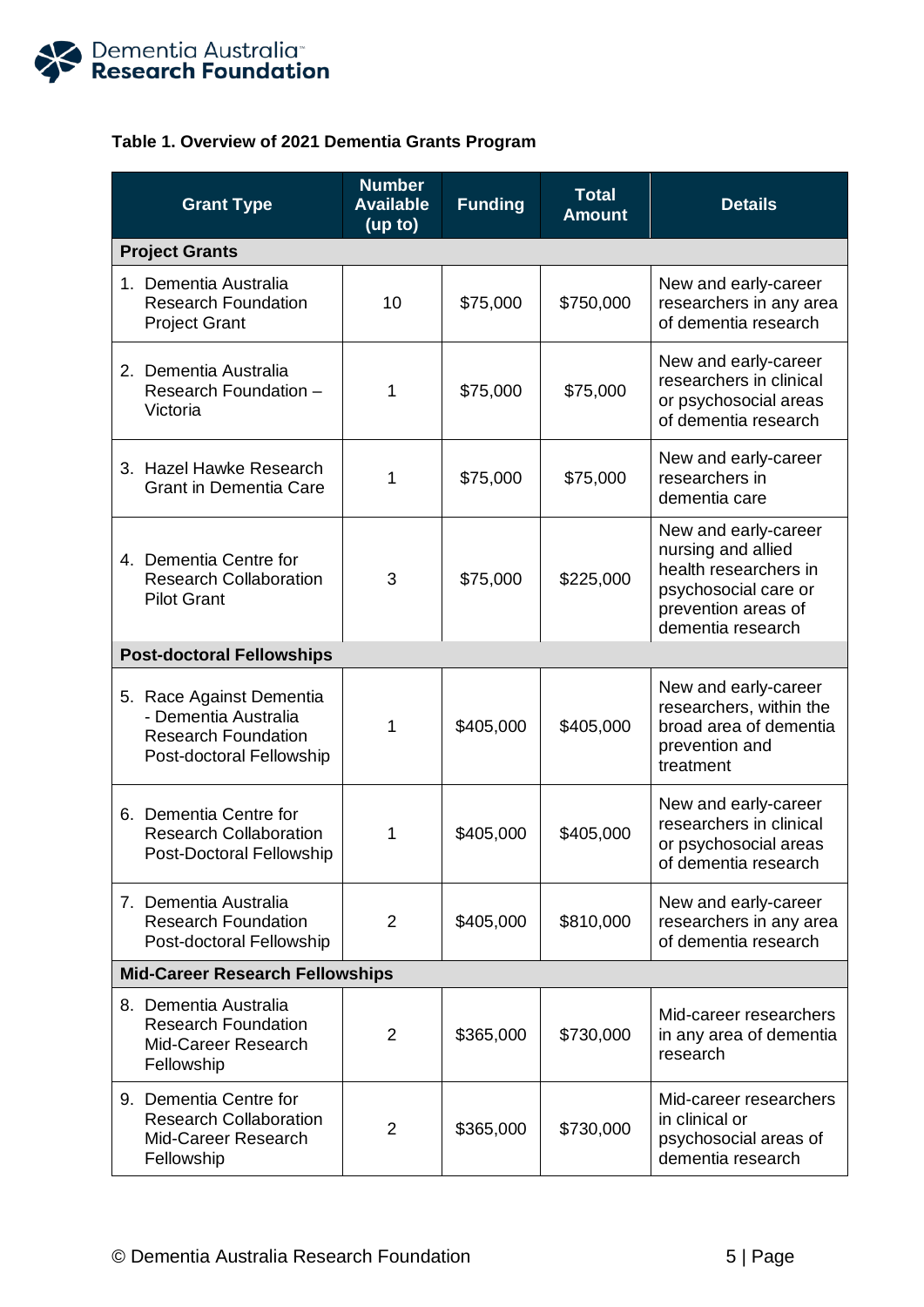

# <span id="page-6-0"></span>**PROJECT GRANTS**

# <span id="page-6-1"></span>Purpose

Research needs bright and talented scientists to focus on the growing challenge dementia poses to current and future generations of Australians. The purpose of the Dementia Australia Research Foundation – Project Grant scheme is to build capacity in the field of dementia research by supporting new and early-career researchers. The Project Grants are intended to help new investigators establish their careers as independent dementia researchers by supporting small, time-limited research projects, or pilot projects.

Project Grants can be used to fund stand-alone research projects or projects that are attached to larger research programs. In such cases, there must be clear demarcation between the activities and the outcomes of the funded project and those of the larger project. The funds may also be used to support pilot projects. If an application is made for pilot study funding, then this should be clearly stated and explained in the application.

Please note that the Dementia Australia Research Foundation will not consider projects that significantly overlap with existing in-house projects of Dementia Australia, or projects that do not align with the mission of Dementia Australia. Examples of the types of research projects funded in the past can be found on the Foundation's website [here.](https://www.dementia.org.au/research/foundation/our-researchers)

# <span id="page-6-2"></span>Topic and Scope

### *Dementia Australia Research Foundation Project Grants*

The Dementia Australia Research Foundation Project Grants are open to Australian-based dementia researchers undertaking projects across all forms of dementia and in any topic area; biomedical (lab-based), clinical, psychosocial, or knowledge translation research projects will all be considered. Topics may include, but are not limited to:

- Gaining a better understanding of the causes of dementia.
- Developing strategies to reduce dementia risk and slow the progression of the disease.
- Providing accurate and timely diagnoses.
- Improving treatment and care options for people living with dementia.
- Increasing the awareness and understanding of rights, needs and experiences of people living with dementia, their carers and families.
- Finding a cure for dementia.

### *Dementia Australia Research Foundation – Victoria Project Grants*

Dementia Australia Research Foundation – Victoria Project Grants are open to Australianbased dementia researchers, but priority will be given to projects based in Victoria, or with potential benefits especially relevant to Victorians living with dementia, their carers and families.

Dementia Australia Research Foundation – Victoria Project Grant will be awarded in clinical or psychosocial research areas only. Lab-based biological and/or non-clinical research, including animal studies, will not be considered. Priority will be given to funding research that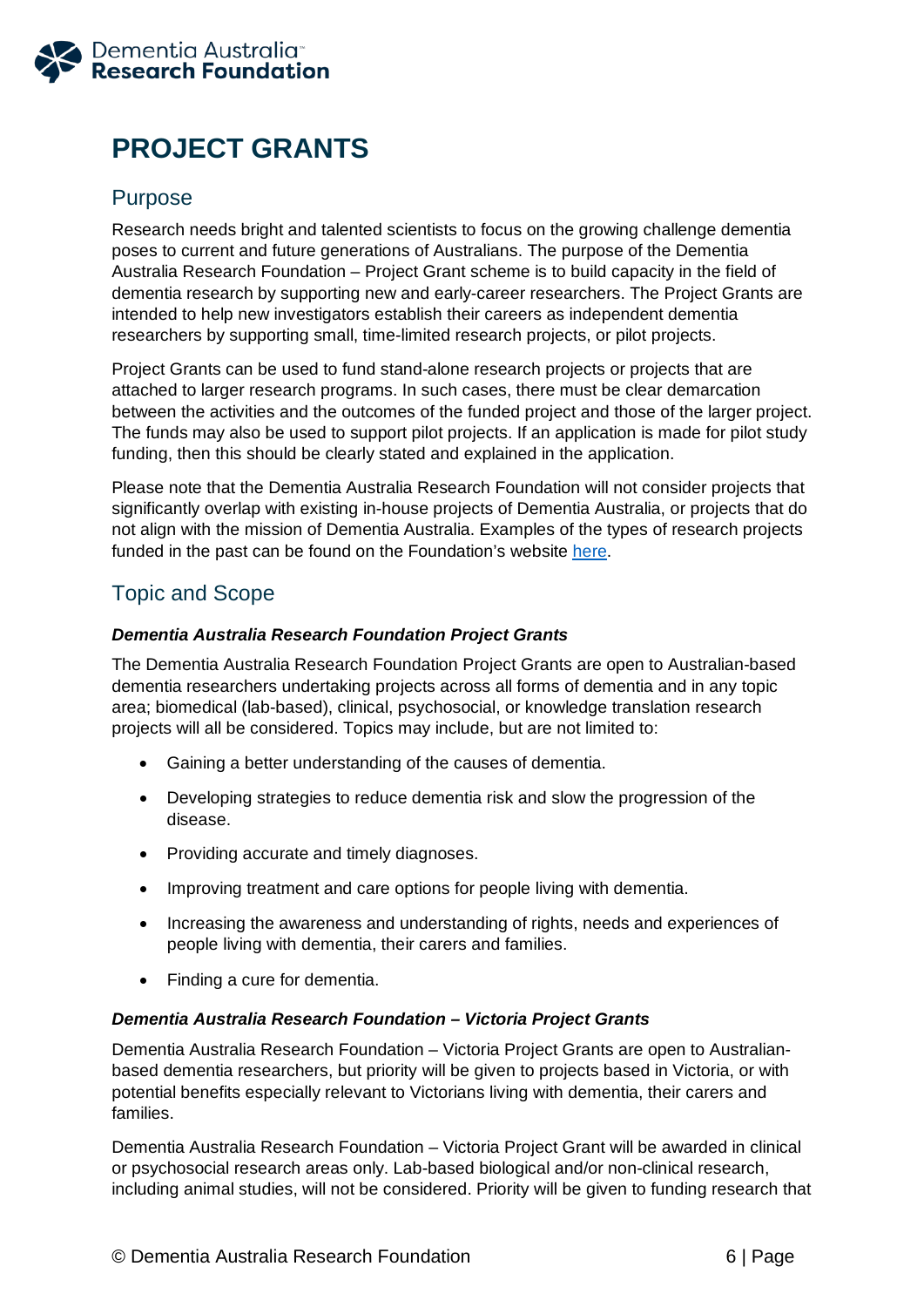

is likely to directly benefit people living with dementia, their carers and families, especially, but not exclusively, in the six priority areas listed below:

- **The less common forms of dementia**, i.e. non-Alzheimer's dementias including frontotemporal dementia and dementia with Lewy bodies. Applications for projects addressing the unmet needs of people living with these conditions, their carers and families are invited.
- **Assistive technologies** that can help improve the quality of life of people living with dementia, their carers and families i.e. research about what is needed and what works to inform future service provision planning.
- **Supporting carers and families** i.e. research that addresses how carers and families can be better supported, including those living in rural and remote areas, or how carers and families can better support the person living with dementia, will receive priority for funding.
- **Timely detection and management of medical comorbidities in hospitals and residential aged care** i.e. research addressing models of care describing what hospitals need to do to provide optimal care for people with dementia.
- **Translational research** i.e. moving evidence into practice.
- **Care systems and resourcing in residential care** i.e. research into clinical care practices, pain management, workforce skills and training, specific care systems.

### *Hazel Hawke Research Grant in Dementia Care*

One Project Grant has been made available through funding from the Hazel Hawke Alzheimer's Research and Care Fund. The Hazel Hawke Research Grant in Dementia Care is awarded for research aimed at improving the quality of dementia care across Australia and the services that people living with dementia and their carers and families receive. Further information about the history and aims of the Fund can be found [here.](https://www.dementia.org.au/research/hazel-hawke-alzheimers-research-and-care-fund)

### *Dementia Centre for Research Collaboration Pilot Grants*

Up to three Pilot Grants will be made available through the World Class Research Program at the DCRC. These grants aim to support early-career researchers in historically underrepresented funding areas of nursing and allied health. One of these Pilot Grants will be awarded to an applicant from the discipline of nursing in an area focusing on psychosocial care. The remaining two Pilot Grants will be open to applicants from nursing or allied health (including but not limited to physiotherapy, speech pathology, occupational therapy, social work or dietetics) in the areas of psychosocial care or prevention. Lab-based biological and/or non-clinical research, including animal studies, will not be considered.

# <span id="page-7-0"></span>Project Team

The individuals applying for funds must have the research credentials and appropriate strength in their proposal and team. We encourage applications from multi-disciplinary teams including scientists, health professionals and public health researchers. It is highly recommended that people living with dementia, their carers and families are involved throughout the project. When assembling your team, please ensure that you have done so in line with the relevant [eligibility criteria.](#page-14-3)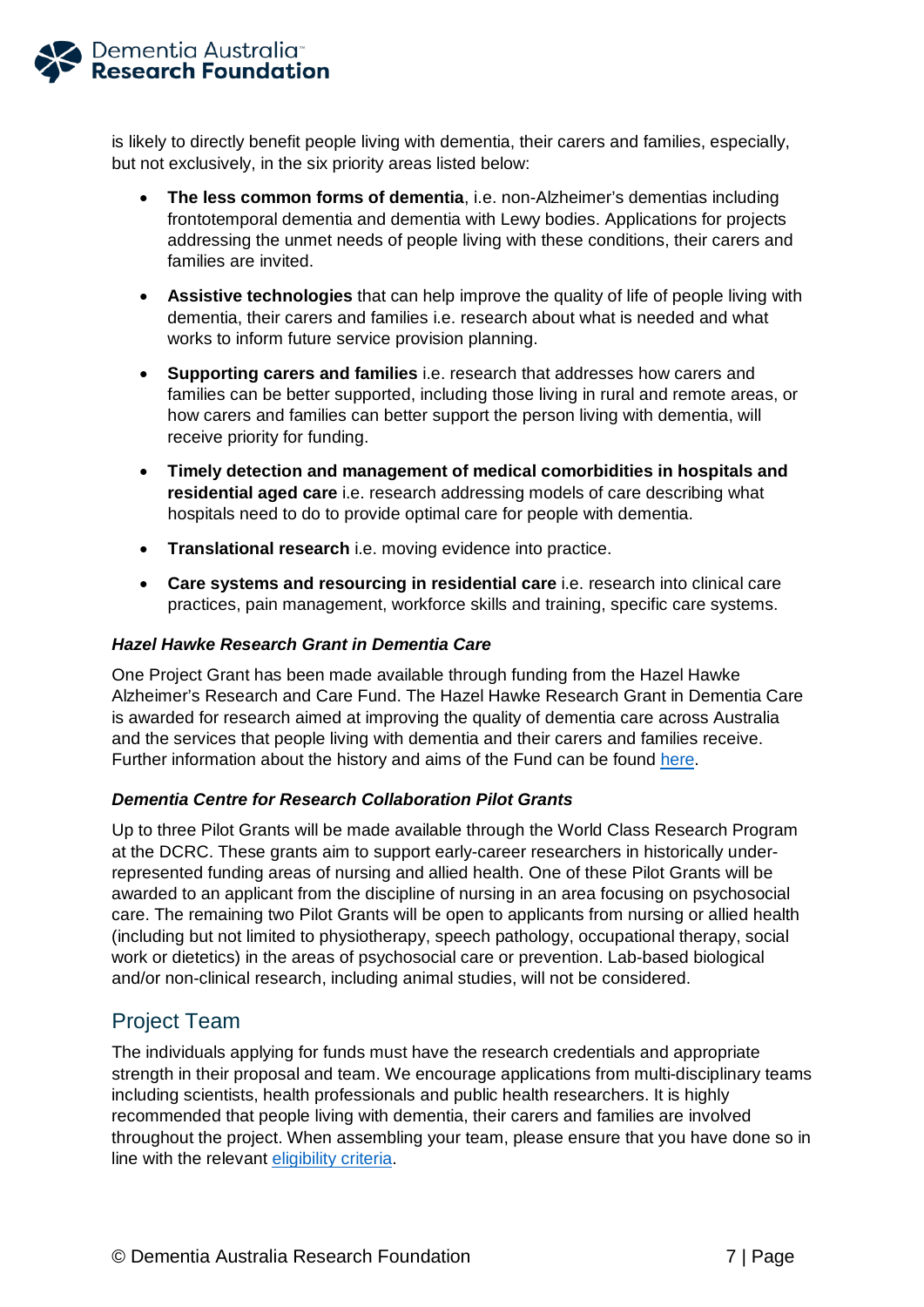

# <span id="page-8-0"></span>Award Funding

Each Project Grant is worth \$75,000 and may be used over 1 to 2 years.

# <span id="page-8-1"></span>**POST-DOCTORAL FELLOWSHIPS**

# <span id="page-8-2"></span>Race Against Dementia

### <span id="page-8-3"></span>**Purpose**

The purpose of the Race Against Dementia - Dementia Australia Research Foundation Postdoctoral Fellowship is to support talented early career researchers in their pursuit of innovative solutions to the big questions in dementia research. The award aims to attract early-career researchers, who have completed their PhD within the last four years, to the field of dementia research and provide them with an opportunity to fast-track their progress towards becoming independent researchers. Specifically, the objectives are:

- To accelerate progress towards research breakthroughs through innovative and ambitious dementia research.
- To provide outstanding early career dementia researchers with a unique package of flexible funding and developmental opportunities to fast-track their progress towards becoming independent researchers.
- To facilitate diverse secondments that foster interdisciplinary and inter-institutional interactions on a global scale.

RAD offers developmental opportunities for Fellows, including a mentorship scheme where they will be matched with top academics, industry and/or commercial professionals, including from the world of Formula 1 racing. RAD also hosts regular virtual meetings and an annual symposium, where Fellows will have a unique opportunity to participate in a community of expertise, and to interact with a diverse range of stakeholders. A shared focus will be to develop techniques and processes to drive faster progress in dementia research.

Fellows are strongly encouraged to undertake a secondment (for up to six months) to academic or non-academic sectors, to learn skills and develop collaborations that may not be available locally. Although time spent in another institution is encouraged, it is acknowledged that such travel may be restricted due to the ongoing impact of the COVID-19 pandemic.

By the end of the Fellowship period, it is expected that the award recipient can demonstrate an emerging strong track record in dementia research. The applicant will be expected to produce outputs that will improve their competitiveness for further grant or fellowship funding in the field and enable them to conduct further substantial research and activities towards translating their findings into practice.

### <span id="page-8-4"></span>**Topic and Scope**

The Race Against Dementia - Dementia Australia Research Foundation Post-doctoral Fellowship is open to Australian-based dementia researchers undertaking projects across the broad areas of dementia prevention and treatment; biomedical (lab-based), clinical or psychosocial research projects will be considered. Topics may include, but are not limited to: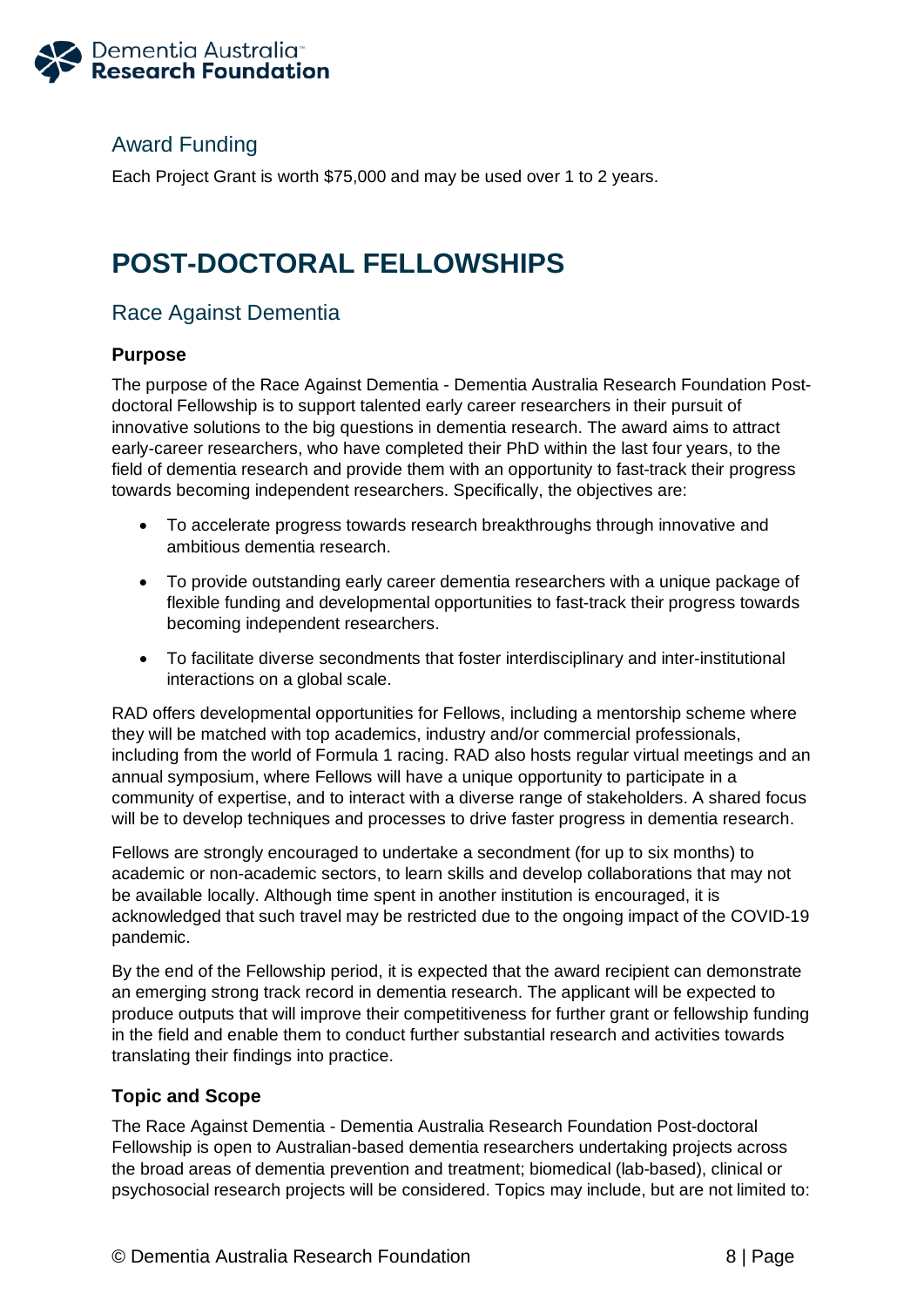

- Gaining a better understanding of the causes of dementia.
- Developing strategies or treatments to reduce dementia risk and slow or reverse the progression of the disease.
- Providing accurate and timely diagnoses.
- Finding a cure for dementia.

### <span id="page-9-0"></span>**Project Team**

The applicant will need to secure a supervisor at the host or a related institution who is expected to hold a contract (fixed-term or tenure) for the duration of the project. If the supervisor does not hold tenure, the application must include a co-supervisor at the host institution that does. The supervisor will provide the facilities required for the research, have oversight of the Fellow and their research program, contribute actively to the training of the Fellow and be supportive of the Fellow's involvement in the diverse developmental opportunities provided by RAD.

Secondments to other institutions, in Australia or overseas, are encouraged and should be outlined in the application. The Fellowship aims to be flexible; if opportunities for secondment arise after the start date, the Fellow should approach the Dementia Australia Research Foundation with their plans.

Further, the applicant must have the research credentials and appropriate strength in their proposal and supervisory team. We encourage applications from multi-disciplinary teams including scientists, health professionals and public health researchers. It is highly recommended that people living with dementia, their carers and families are involved throughout the project. When assembling your team, please ensure that you have done so in line with the relevant [eligibility criteria](#page-15-2).

### <span id="page-9-1"></span>**Award Funding**

The Post-doctoral Fellowship is three years in duration and includes a salary component of \$110,000 per annum. Level of appointment and salary is to be negotiated between the host institution and the recipient; the host institution will be required to cover salary and on-cost expenses above \$110,000 per annum. The Fellowship is intended to be undertaken on a full-time basis, however, part-time (with salary pro-rata) may be negotiated under special circumstances. The Fellowship also includes a \$75,000 project grant, to cover research expenses and costs associated with secondments. Any excess salary can also be put towards research expenses. RAD will cover additional costs relating to the development opportunities provided to successful applicants.

### <span id="page-9-2"></span>Dementia Centre for Research Collaboration

### <span id="page-9-3"></span>**Purpose**

The DCRC Post-doctoral Fellowship will support an outstanding, talented early-career researcher within four years of completing their PhD. The aim of the Fellowship is to provide an early career researcher with an opportunity to fast-track their progress towards becoming an independent researcher.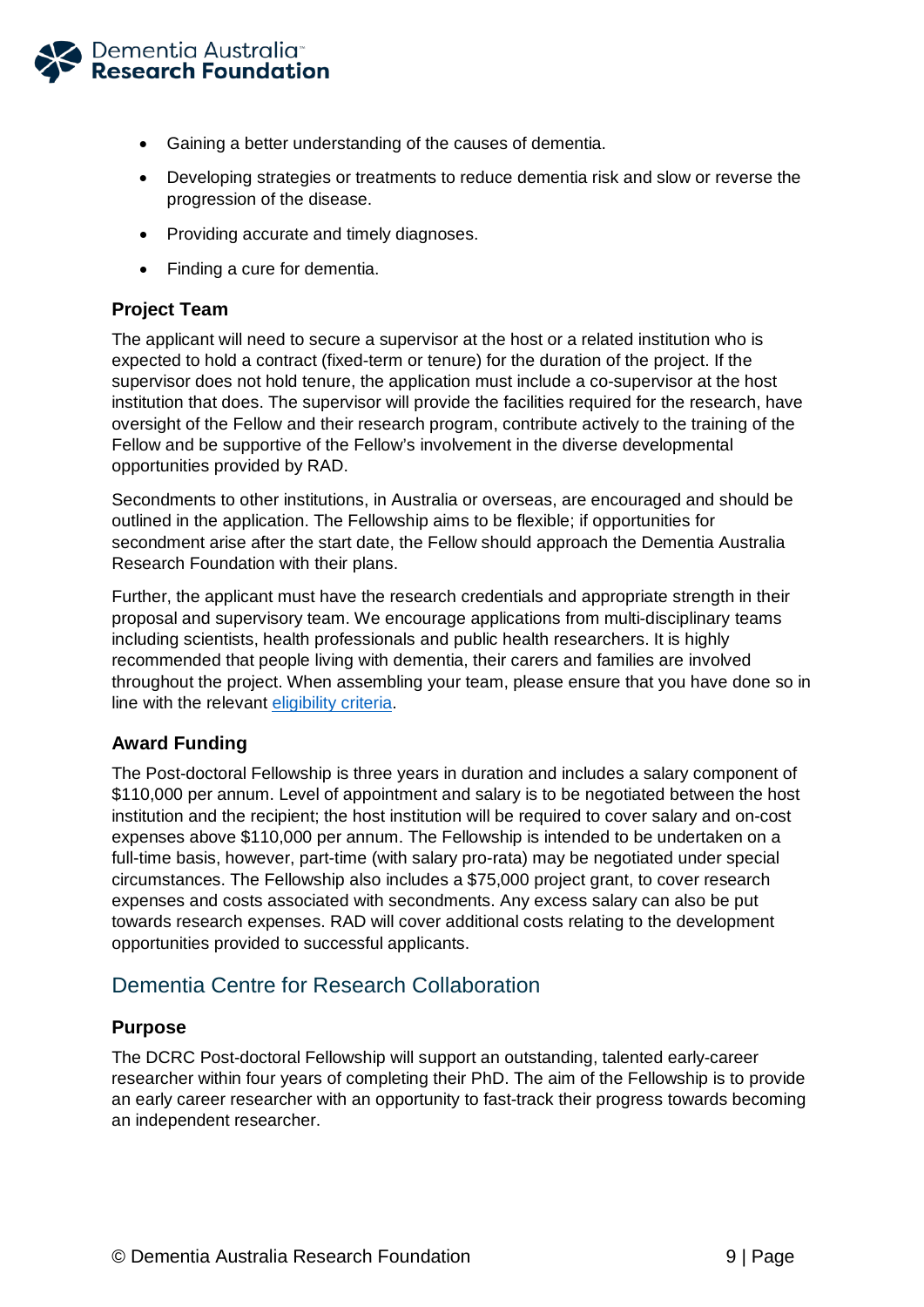

### <span id="page-10-0"></span>**Topic and Scope**

The DCRC Post-doctoral Fellowship is open to Australian dementia researchers undertaking clinical or psychosocial projects across the broad areas of dementia prevention, treatment and care. Lab-based biological and/or non-clinical research, including animal studies, will not be considered. Topics may include, but are not limited to:

- Developing strategies to reduce dementia risk and slow the progression of the disease.
- Providing accurate and timely diagnoses and/or post-diagnostic care.
- Improving care for people with dementia and/or for their carers.
- Improving quality of life for people with dementia.
- Demonstrating strategies to improve dementia care that are cost-effective or impactful on policy.

The project must also have a clear path to translation into practice and the research proposal must include "next steps" and/or plans for leverage. Pure knowledge translation research projects will be considered.

### <span id="page-10-1"></span>**Project Team**

The applicant will need to secure a supervisor at the host or a related institution who is expected to hold a contract (fixed-term or tenure) for the duration of the project. If the supervisor does not hold tenure, the application must include a co-supervisor at the host institution who does. The supervisor will provide the facilities required for the research, have oversight of the Fellow and their research program and contribute actively to the training of the Fellow.

Further, the applicant must have the research credentials and appropriate strength in their proposal and supervisory team. We encourage applications from multi-disciplinary teams including health professionals, statisticians, health economists, public health researchers and policy makers. Involvement of people living with dementia, their carers and families throughout the project will be highly regarded. When assembling your team, please ensure that you have done so in line with the relevant [eligibility criteria.](#page-15-2)

### <span id="page-10-2"></span>**Award Funding**

<span id="page-10-3"></span>The Post-doctoral Fellowship is three years in duration and includes a salary component of \$110,000 per annum. Level of appointment and salary is to be negotiated between the host institution and the recipient; the host institution will be required to cover salary and on-cost expenses above \$110,000 per annum. The Fellowship is intended to be undertaken on a full-time basis, however, part-time (with salary pro-rata) may be negotiated under special circumstances. The Fellowship also includes a \$75,000 project grant, to cover research expenses; any excess salary can also be put towards research expenses.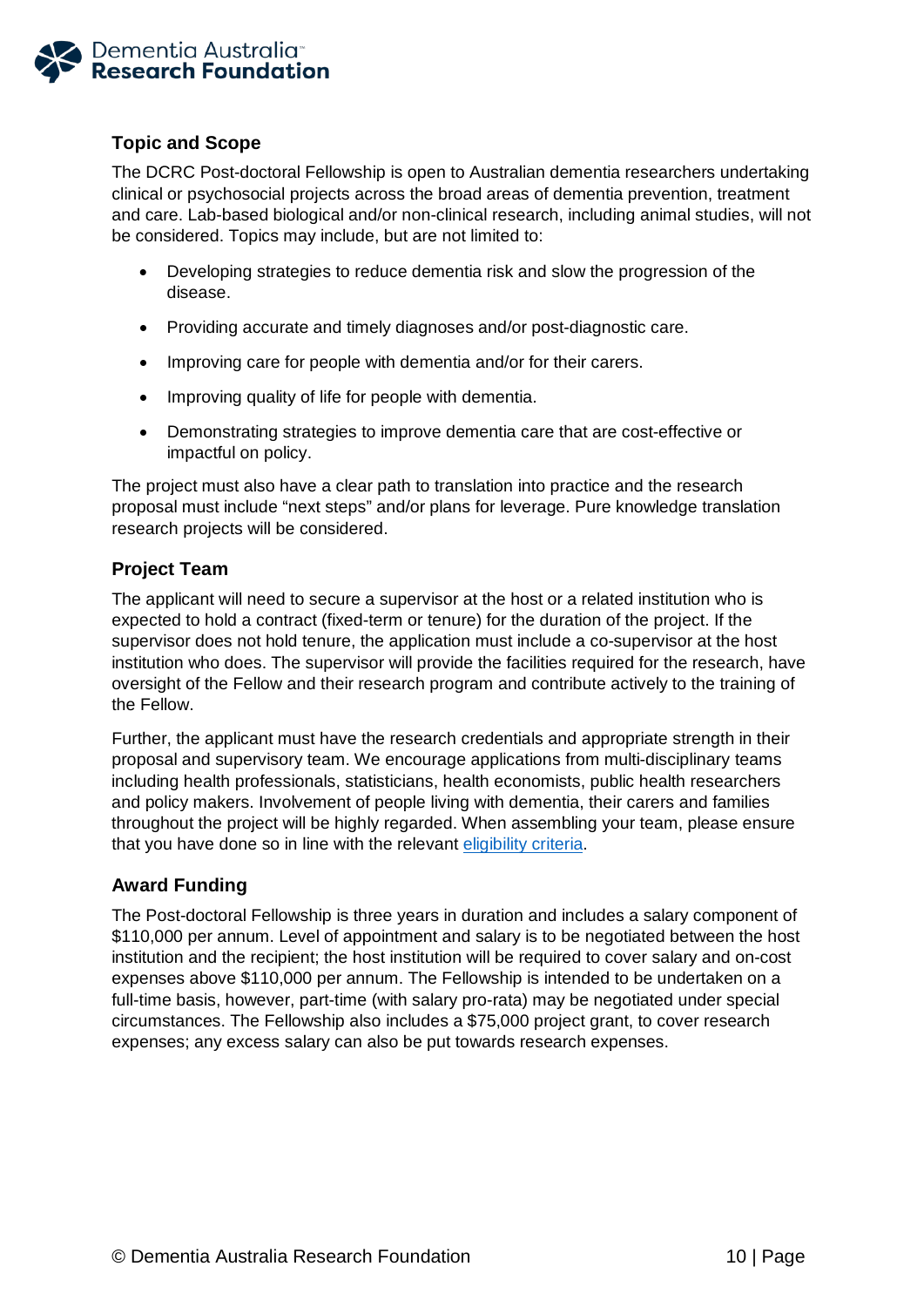

# Dementia Australia Research Foundation

### <span id="page-11-0"></span>**Purpose**

The Dementia Australia Research Foundation Post-doctoral Fellowship scheme aims to attract early-career researchers, who have completed their PhD within the last four years, to the field of dementia research and provide them with an opportunity to fast-track their progress towards becoming independent researchers.

### <span id="page-11-1"></span>**Topic and Scope**

The Dementia Australia Research Foundation Post-doctoral Fellowships are open to Australian-based dementia researchers undertaking projects across all forms of dementia and in any topic area; biomedical (lab-based), clinical, psychosocial, or knowledge translation research projects will be considered. Topics may include, but are not limited to:

- Gaining a better understanding of the causes of dementia.
- Developing strategies to reduce dementia risk and slow the progression of the disease.
- Providing accurate and timely diagnoses.
- Improving treatment and care options for people living with dementia.
- Increasing the awareness and understanding of rights, needs and experiences of people living with dementia, their carers and families.
- Finding a cure for dementia.

### <span id="page-11-2"></span>**Project Team**

The applicant will need to secure a supervisor at the host or a related institution who is expected to hold a contract (fixed-term or tenure) for the duration of the project. If the supervisor does not hold tenure, the application must include a co-supervisor at the host institution that does. The supervisor will provide the facilities required for the research, have oversight of the Fellow and their research program and contribute actively to the training of the Fellow.

Further, the applicant must have the research credentials and appropriate strength in their proposal and supervisory team. We encourage applications from multi-disciplinary teams including health professionals, statisticians, health economists, public health researchers and policy makers. Involvement of people living with dementia, their carers and families throughout the project will be highly regarded. When assembling your team, please ensure that you have done so in line with the relevant [eligibility criteria.](#page-15-2)

### <span id="page-11-3"></span>**Award Funding**

Each Post-doctoral Fellowship is three years in duration and includes a salary component of \$110,000 per annum. Level of appointment and salary is to be negotiated between the host institution and the recipient; the host institution will be required to cover salary and on-cost expenses above \$110,000 per annum. Fellowships are intended to be undertaken on a fulltime basis, however, part-time (with salary pro-rata) may be negotiated under special circumstances. The Fellowship also includes a \$75,000 project grant, to cover research expenses. Any excess salary can also be put towards research expenses.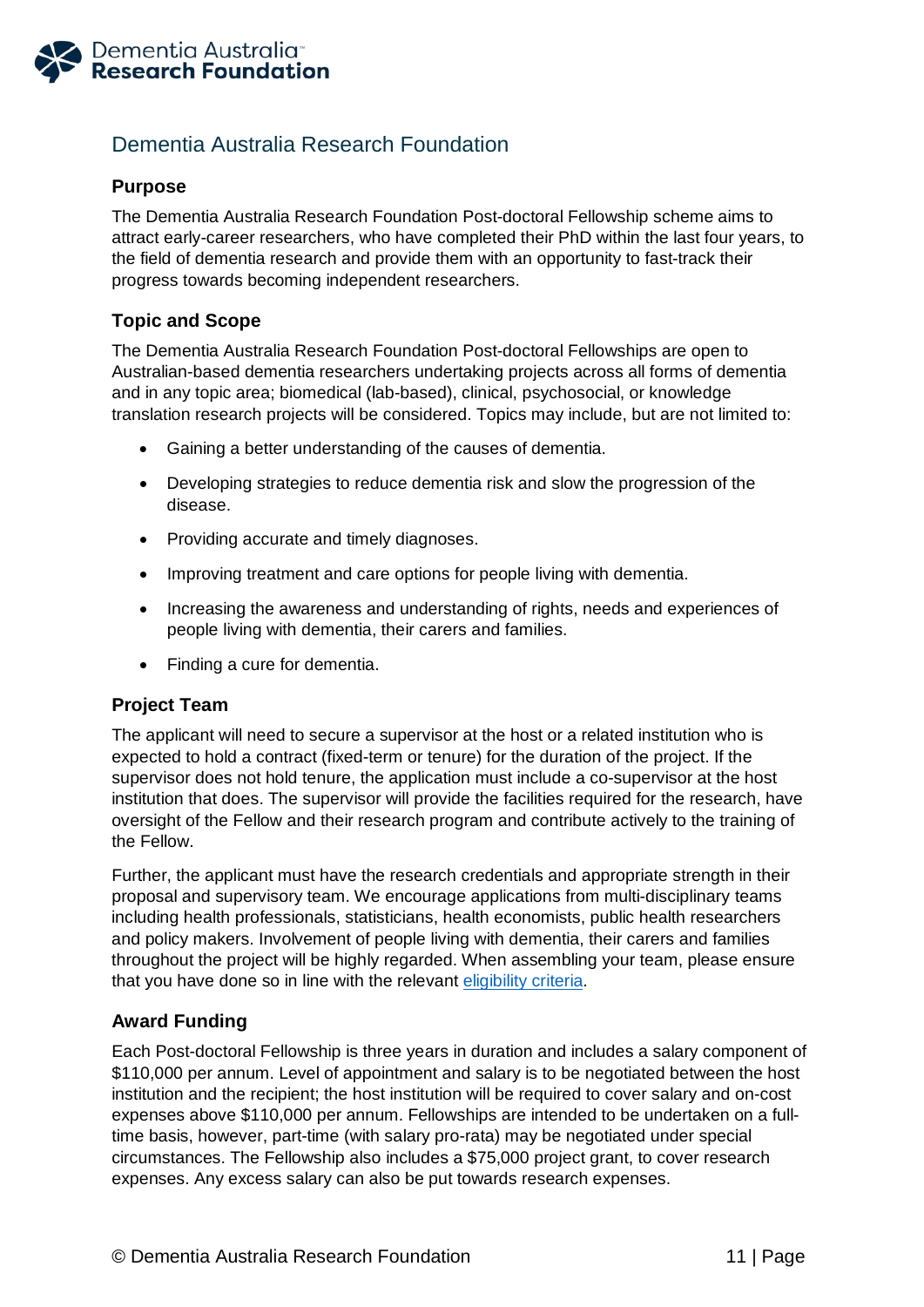

# <span id="page-12-0"></span>**MID-CAREER RESESEARCH FELLOWSHIPS**

# <span id="page-12-1"></span>Dementia Centre for Research Collaboration

### <span id="page-12-2"></span>**Purpose**

The DCRC Mid-Career Research Fellowship scheme aims to support researchers, who have completed their PhD within the last 10 years, to continue their progress towards becoming independent researchers and leaders in the dementia field. It also provides an opportunity for mid-career researchers to establish their own research programs.

By the end of the Fellowship period, it is expected that the award recipient can demonstrate a strong track record in dementia research. The applicant will be expected to produce outputs that will improve their competitiveness for further grant or fellowship funding in the field and enable them to conduct further substantial research and activities towards translating their findings into practice.

### <span id="page-12-3"></span>**Topic and Scope**

The DCRC Mid-Career Research Fellowships are open to Australian dementia researchers undertaking clinical or psychosocial projects across the broad areas of dementia prevention, treatment and care. Lab-based biological and/or non-clinical research, including animal studies, will not be considered. Topics may include, but are not limited to:

- Developing strategies to reduce dementia risk and slow the progression of the disease.
- Providing accurate and timely diagnoses and/or post-diagnostic care.
- Improving care for people with dementia and/or for their carers.
- Improving quality of life for people with dementia.
- Demonstrating strategies to improve dementia care that are cost-effective or impactful on policy.

The project must also have a clear path to translation into practice and the research proposal must include "next steps" and/or plans for leverage. Pure knowledge translation research projects will be considered.

### <span id="page-12-4"></span>**Project Team**

The applicant will need to secure a supervisor at the host or a related institution who is expected to hold a contract (fixed-term or tenure) for the duration of the project. If the supervisor does not hold tenure, the application must include a co-supervisor at the host institution that does. The supervisor will provide the facilities required for the research, have oversight of the Fellow and their research program and contribute actively to the training of the Fellow.

Further, the applicant must have the research credentials and appropriate strength in their proposal and supervisory team. We encourage applications from multi-disciplinary teams including health professionals, statisticians, health economists, public health researchers and policy makers. Involvement of people living with dementia, their carers and families throughout the project will be highly regarded. When assembling your team, please ensure that you have done so in line with the relevant [eligibility criteria.](#page-15-2)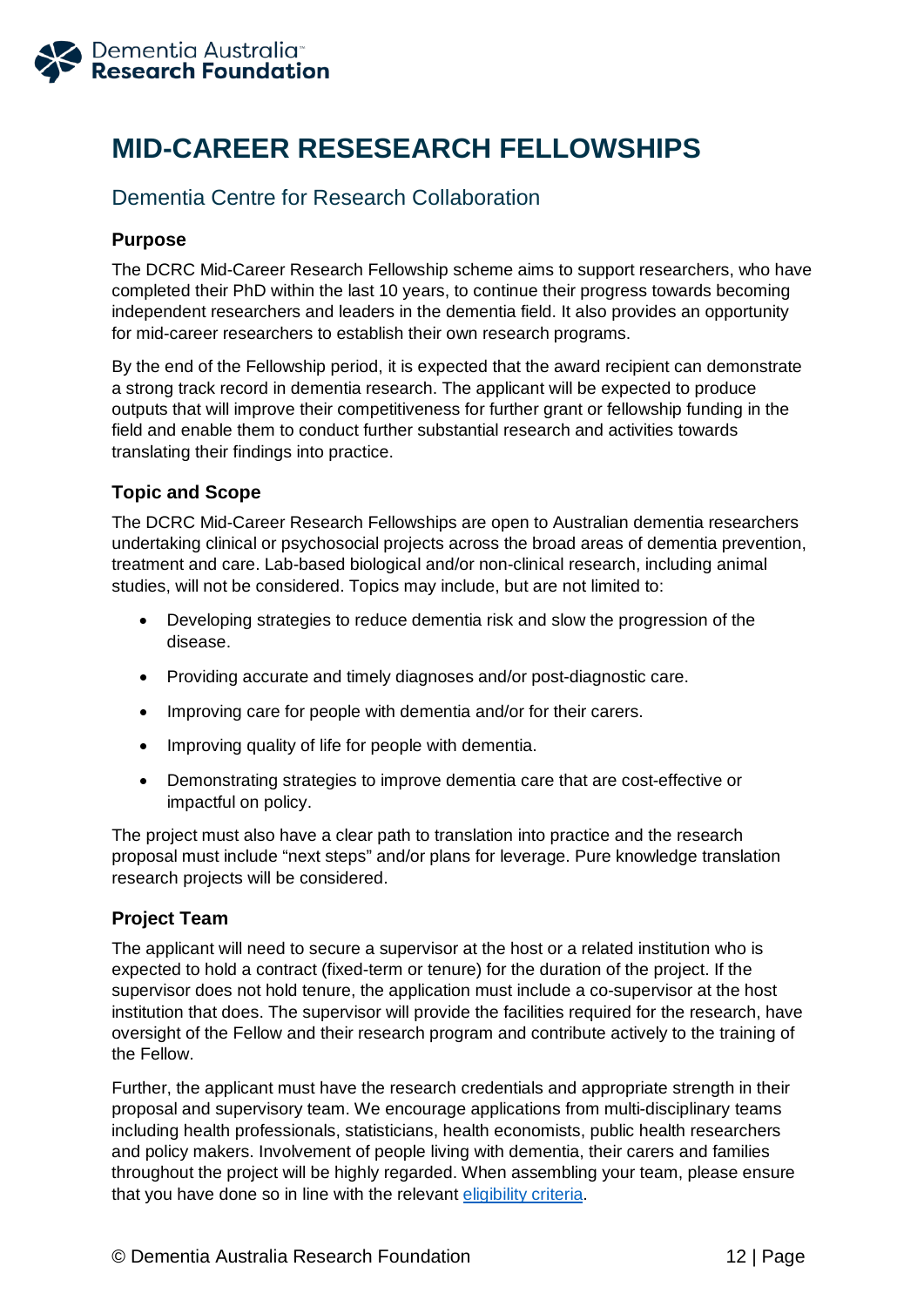

### <span id="page-13-0"></span>**Award Funding**

Each Mid-Career Research Fellowship is two years in duration and includes a salary component of \$145,000 per annum. Level of appointment and salary is to be negotiated between the host institution and the recipient; the host institution will be required to cover salary and on-cost expenses above \$145,000 per annum. Fellowships are intended to be undertaken on a full-time basis, however, part-time (with salary pro-rata) may be negotiated under special circumstances. The Fellowship also includes a \$75,000 project grant, to cover research expenses. Any excess salary can also be put towards research expenses.

# <span id="page-13-1"></span>Dementia Australia Research Foundation

### <span id="page-13-2"></span>**Purpose**

The Dementia Australia Research Foundation Mid-Career Research Fellowship scheme aims to support researchers, who have completed their PhD within the last 10 years, to continue their progress towards becoming independent researchers and leaders in the dementia field. It also provides an opportunity for mid-career researchers to establish their own research programs.

By the end of the Fellowship period, it is expected that the award recipient can demonstrate a strong track record in dementia research. The applicant will be expected to produce outputs that will improve their competitiveness for further grant or fellowship funding in the field and enable them to conduct further substantial research and activities towards translating their findings into practice.

### <span id="page-13-3"></span>**Topic and Scope**

The Mid-Career Fellowships are open to Australian-based dementia researchers undertaking projects across all forms of dementia and in any topic area; biomedical (labbased), clinical, psychosocial, or knowledge translation research projects will be considered. Topics may include, but are not limited to:

- Gaining a better understanding of the causes of dementia.
- Developing strategies to reduce dementia risk and slow the progression of the disease.
- Providing accurate and timely diagnoses.
- Improving treatment and care options for people living with dementia.
- Increasing the awareness and understanding of rights, needs and experiences of people living with dementia, their carers and families.
- Finding a cure for dementia.

### <span id="page-13-4"></span>**Project Team**

The applicant will need to secure a supervisor at the host or a related institution who is expected to hold a contract (fixed-term or tenure) for the duration of the project. If the supervisor does not hold tenure, the application must include a co-supervisor at the host institution that does. The supervisor will provide the facilities required for the research, have oversight of the Fellow and their research program and contribute actively to the training of the Fellow.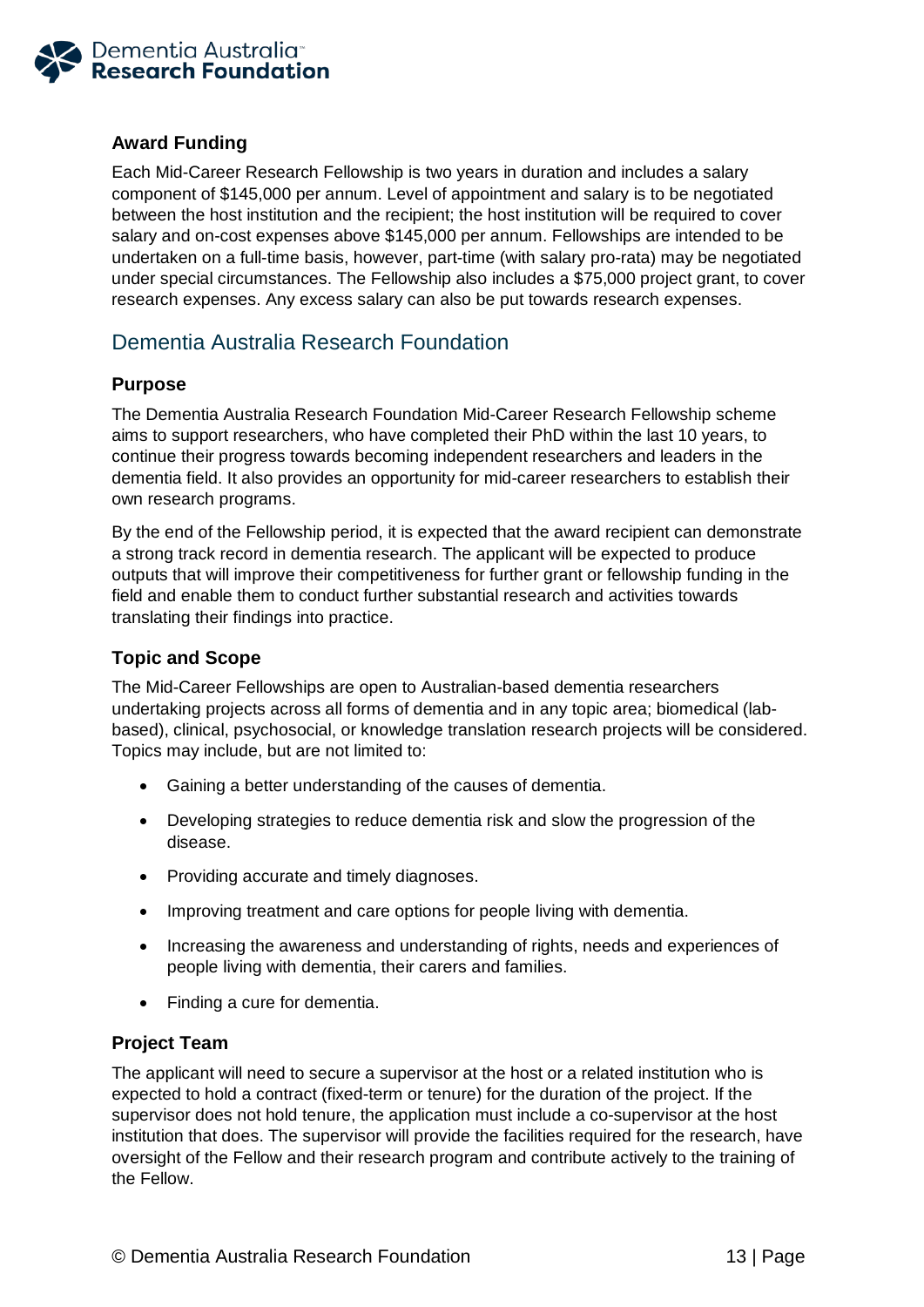<span id="page-14-3"></span>

Further, the applicant must have the research credentials and appropriate strength in their proposal and supervisory team. We encourage applications from multi-disciplinary teams including health professionals, statisticians, health economists, public health researchers and policy makers. Involvement of people living with dementia, their carers and families throughout the project will be highly regarded. When assembling your team, please ensure that you have done so in line with the relevant [eligibility criteria.](#page-15-2)

### <span id="page-14-0"></span>**Award Funding**

Each Mid-Career Research Fellowship is two years in duration and includes a salary component of \$145,000 per annum. Level of appointment and salary is to be negotiated between the host institution and the recipient; the host institution will be required to cover salary and on-cost expenses above \$145,000 per annum. Fellowships are intended to be undertaken on a full-time basis, however, part-time (with salary pro-rata) may be negotiated under special circumstances. The Fellowship also includes a \$75,000 project grant, to cover research expenses. Any excess salary can also be put towards research expenses.

# <span id="page-14-1"></span>**ELIGIBILITY CRITERIA**

### <span id="page-14-2"></span>Project Grants

To be eligible for a **Project Grant**:

- **1.** At the time of acceptance and for the duration of a grant, the Applicant (Chief Investigator (CI)) must be an Australian or New Zealand citizen, a permanent resident of Australia, or have an appropriate work visa in place at the time of acceptance and for the duration of the project. The CI must also be based in Australia for at least 80% of the project. All applicants must provide evidence to their host institution to support this criterion. Host institutions are responsible for certifying and ensuring that these requirements are met. The Dementia Australia Research Foundation may request further information in relation to these requirements, including evidence of residency and/or citizenship.
- **2.** The CI must not have more than six years post-PhD experience at the time of applying, adjusted for career interruptions / relative to opportunity i.e. the CI was awarded a PhD or equivalent (DPhil or M.D. by research) on or after 6 July 2015 or has submitted a PhD thesis for examination (the thesis must be passed prior to the proposed commencement date of the project i.e. before March 2022).
- **3.** The CI must not have been awarded project funding from NHMRC, ARC, MRFF or equivalent international schemes where they have been listed as the lead CI (i.e. CIA) on the application.
- **4.** The research must be conducted primarily in Australia and address the topic and scope of the funding round.
- **5.** The research must be approved by an authorised ethics committee, if applicable. Please note that grant payments may be withheld until ethics approval has been obtained.

In addition it the above criteria, the CI must have qualifications in nursing or allied health (e.g. physiotherapy, speech pathology, occupational therapy, social work, dietetics etc.) to be eligible for a DCRC Pilot Grant.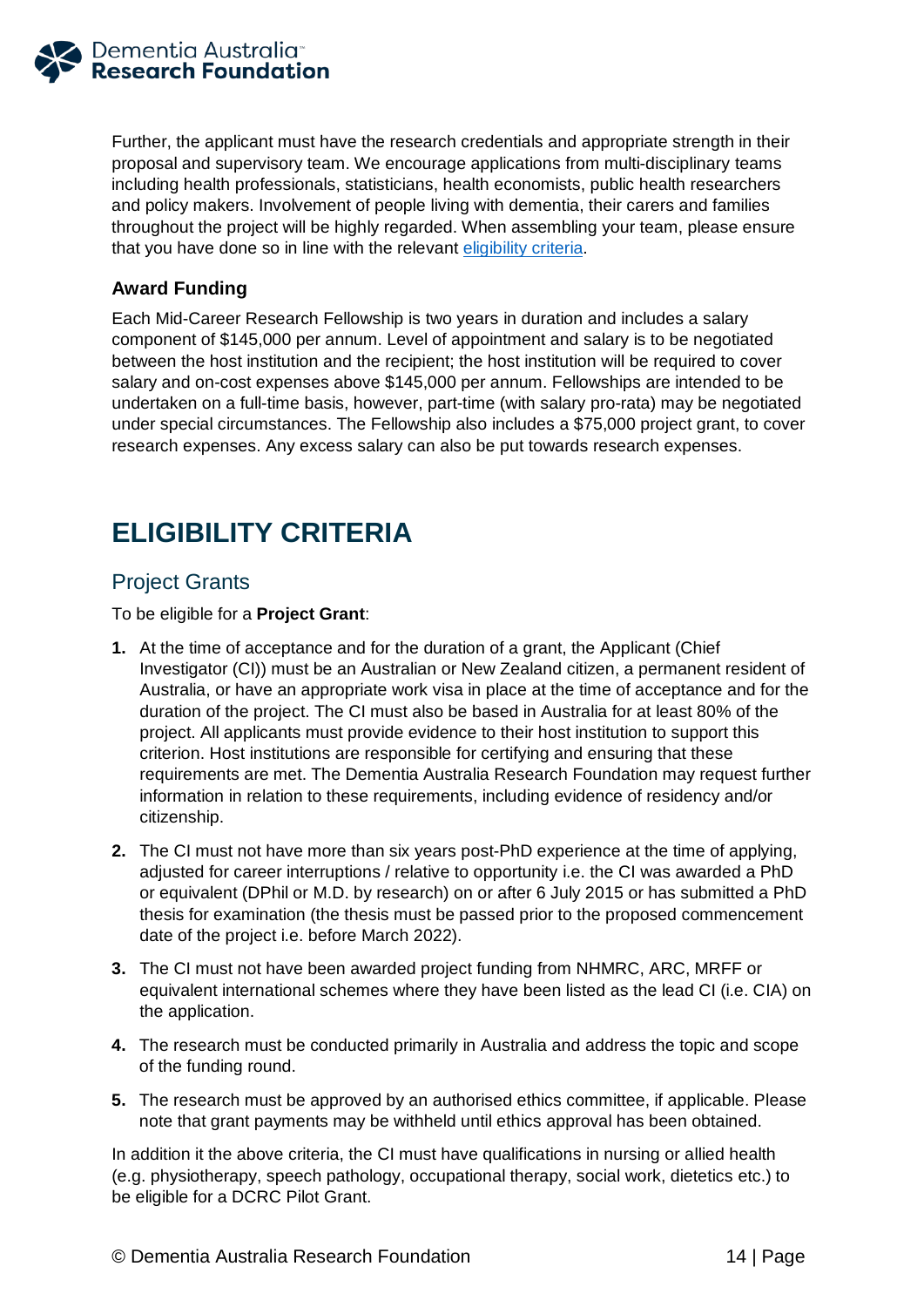<span id="page-15-2"></span>

# <span id="page-15-0"></span>Post-doctoral Fellowships

To be eligible for a **Post-doctoral Fellowship**:

- **1.** At the time of acceptance and for the duration of a grant, the Applicant (Chief Investigator (CI)) must be an Australian or New Zealand citizen, or a permanent resident of Australia. All applicants must provide evidence to their host institution to support this criterion. Host institutions are responsible for certifying and ensuring that these requirements are met. The Dementia Australia Research Foundation may request further information in relation to these requirements, including evidence of residency and/or citizenship. Applicants who hold a temporary work visa are not eligible to apply.
- **2.** The CI must not have more than four years post-PhD experience at the time of applying, adjusted for career interruptions / relative to opportunity i.e. the CI was awarded a PhD or equivalent (DPhil or M.D. by research) on or after 6 July 2017 or has submitted a PhD thesis for examination (the thesis must be passed prior to the proposed commencement date of the project i.e. before March 2022).
- **3.** The CI must identify an experienced dementia researcher as a supervisor, who is based at the same or a related institution (e.g. an affiliated hospital or research institute) as the CI. Under usual circumstances, the mentor would not have been the applicant's PhD supervisor.
- **4.** The research must be conducted primarily in Australia and address the topic and scope of the funding round. However, the RAD Post-doctoral Fellowship may include a 6-month secondment that may be taken within or outside Australia.
- **5.** The research must be approved by an authorised ethics committee, if applicable. Please note that grant payments may be withheld until ethics approval has been obtained.

# <span id="page-15-1"></span>Mid-Career Research Fellowships

To be eligible for a **Mid-Career Research Fellowship**:

- **1.** At the time of acceptance and for the duration of a grant, the Applicant (Chief Investigator (CI)) must be an Australian or New Zealand citizen, or a permanent resident of Australia. All applicants must provide evidence to their host institution to support this criterion. Host institutions are responsible for certifying and ensuring that these requirements are met. The Dementia Australia Research Foundation may request further information in relation to these requirements, including evidence of residency and/or citizenship. Applicants who hold a temporary work visa are not eligible to apply.
- **2.** The CI must not have more than 10 years post-PhD experience at the time of applying, adjusted for career interruptions / relative to opportunity i.e. the CI was awarded a PhD or equivalent (DPhil or M.D. by research) on or after 6 July 2011.
- **3.** The CI must hold a position at or below the level of Associate Professor (or equivalent if not employed within the university system).
- **4.** The CI must identify an experienced dementia researcher as a supervisor, who is based at the same or a related institution (e.g. an affiliated hospital or research institute) as the CI.
- **5.** The research must be conducted in Australia and address the topic and scope of the funding round.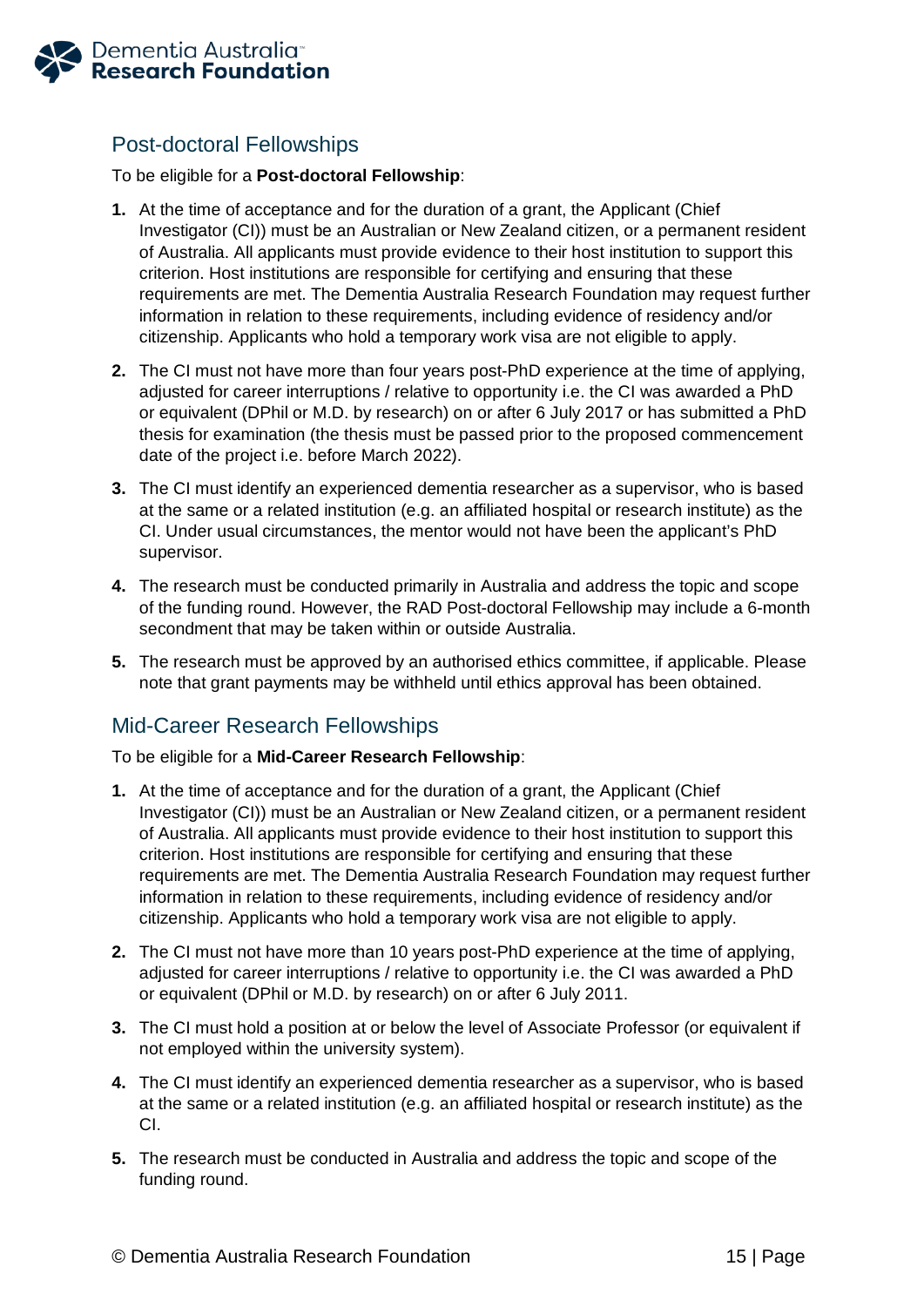<span id="page-16-1"></span>

**6.** The research must be approved by an authorised ethics committee, if applicable. Please note that grant payments may be withheld until ethics approval has been obtained.

### <span id="page-16-0"></span>Additional criteria – involving dementia advocates in research

For all applications, the CI must demonstrate that:

- **1.** People living with dementia, their carers and families and/or the wider public (if appropriate) have been or are involved throughout the project (beyond a role as participants). This may be achieved in any number of ways including:
	- **a.** Consultation about the research proposal to ensure that it addresses an identified area of priority for people living with dementia, their carers and families.
	- **b.** Inclusion as joint grant holders or co-applicants on the research proposal.
	- **c.** Membership of a Steering Committee or Advisory Group or as a 'research buddy' for the researcher.
	- **d.** Providing comment on and/or developing patient information leaflets or other research materials.
	- **e.** Involvement in the dissemination of research outcomes and the development of plain language project summaries.

Please note people with lived experience can be involved in different ways in all types of research projects, including research that focuses on technology and lab-based studies. For example, lab-based researchers may wish to discuss their ideas with people impacted by dementia (e.g. lab tours, public information forums, research 'buddy') and/or invite them to review plain English summaries of their research to ensure that their ideas are clear and easy to understand. Although people with lived experience are keen to know more about lab-based research, it is not expected that they conduct the experiments with you in the lab.

If you require assistance in finding a person living with dementia or carer to be involved in your project, please contact Dementia Australia by completing the request form located on the [website](https://www.dementia.org.au/about-us/dementia-advocates-program/request-work-dementia-advocate) or contact [advocates@dementia.org.au](mailto:advocates@dementia.org.au) for further information.

If the application proposes to involve the DCRC Lived Experience Group in the project in an advisory capacity, this must be discussed with the DCRC Lived Experience Group Coordinator Dr Deborah Brooks [\(deborah.brooks@qut.edu.au\)](mailto:deborah.brooks@qut.edu.au) prior to submitting the application.

Further information on involving members of the public in research is available at:

- o *[Becoming Involved in Research: A guide for People Living with Dementia, their](https://www.nhmrc.gov.au/research-policy/research-priorities/dementia/nnidr)  [Care Partners and Family Members](https://www.nhmrc.gov.au/research-policy/research-priorities/dementia/nnidr)*
- o *[Statement on Consumer and Community Involvement in Health and Medical](https://www.nhmrc.gov.au/about-us/publications/statement-consumer-and-community-involvement-health-and-medical-research)  [Research](https://www.nhmrc.gov.au/about-us/publications/statement-consumer-and-community-involvement-health-and-medical-research)*
- **2.** Appropriate language and terminology are used throughout the application. For example, many people living with dementia prefer not to be referred to directly or indirectly as a 'dementia sufferer'. A guide to dementia-friendly language is available [here.](https://www.dementia.org.au/resources/dementia-language-guidelines)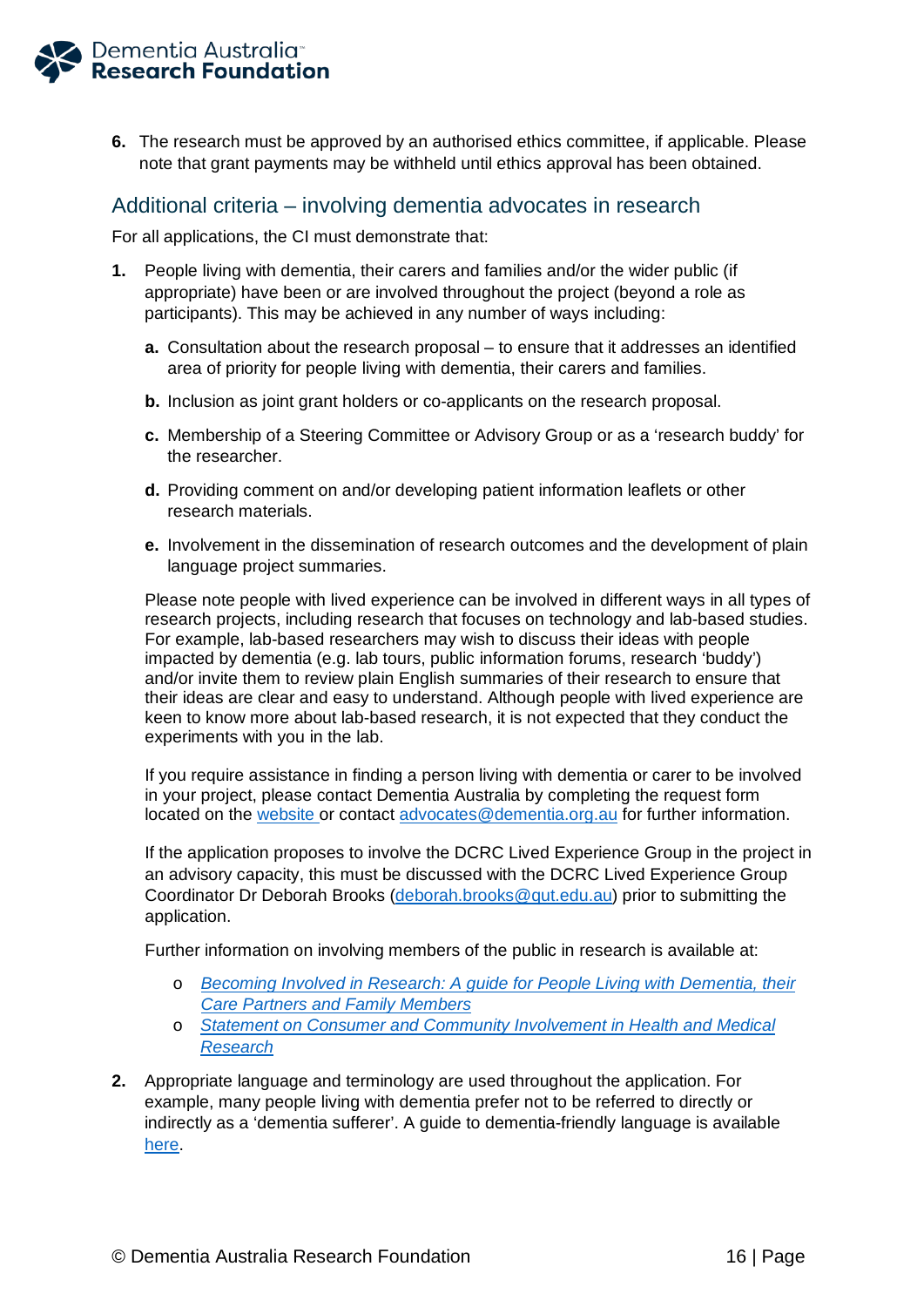

# <span id="page-17-0"></span>Career interruptions

Circumstances leading to career interruption will be taken into account when assessing eligibility. Such circumstances may include an episode of extended illness, parental leave, caring commitments or other personal matters and time dedicated to clinical work as a health professional. Interruptions experienced due to the impact of COVID-19 have been incorporated into the eligibility criteria and will not be considered as a career interruption as well as matters arising from normal vocational or research related activities, such as an applicant's choice to pursue research activities or seek employment outside of clinical work or dementia research. Track record (research training, publications, supervision, awards and other relevant experience) will be assessed relative to opportunity.

### <span id="page-17-1"></span>Eligibility for multiple awards

Where they are listed as the CI, applicants:

- May only submit one application within each funding scheme. Applicants who apply for a Post-doctoral Fellowship are eligible to apply for a Project Grant although they must submit a separate application i.e. a Post-doctoral Fellowship application will not automatically be considered for a Project Grant.
- Are not permitted to submit an application to both the Post-doctoral and the Mid-Career Fellowship schemes.
- Can only be awarded one grant or fellowship from any given Dementia Grants Program Round. If a researcher has submitted an application as a CI and also appears as an Associate Investigator (AI) on another application, both may be awarded.

Previous recipients can apply to the Dementia Grants Program, as long as they meet all relevant eligibility criteria.

### <span id="page-17-2"></span>Resubmission of previous applications

Applicants are welcome to resubmit previously unsuccessful applications, which will be assessed on their merits alongside all other applications. It should be noted, however, that the Dementia Grants Program is becoming increasingly competitive, and applications that have been unsuccessful in previous years are very unlikely to progress to the final stages of assessment in subsequent years, unless substantial improvements have been made with respect to the assessment criteria and any feedback that has been received.

# <span id="page-17-3"></span>Notification of additional funding

Applicants must notify the Dementia Australia Research Foundation if they receive funding from another source for a project that is the subject of a grant application to the Foundation.

# <span id="page-17-4"></span>Acknowledgement of support

Successful applicants must acknowledge the support of the Dementia Australia Research Foundation and its funding partners in all publications, presentations, summary findings and media announcements relating to the awarded research. Grantees must also provide progress reports on the research and be prepared to assist the Dementia Australia Research Foundation and its funding partners, if required, by speaking at functions, attending specified conferences, hosting laboratory visits, or being featured in media articles/releases.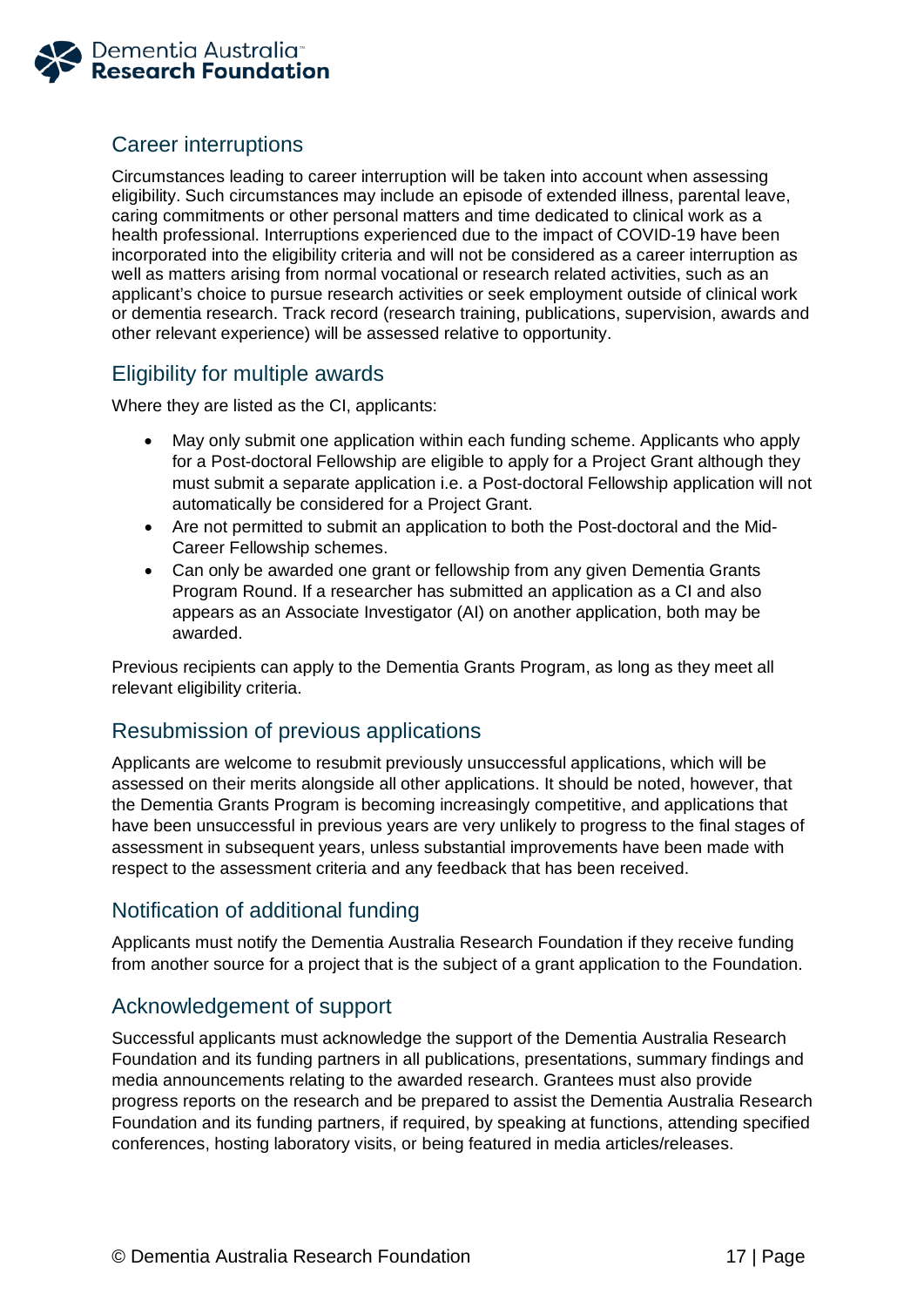

# <span id="page-18-0"></span>**APPLICATION PROCEDURE**

# <span id="page-18-1"></span>Online application form

Applications must be submitted via an online application portal available through the Dementia Australia Research Foundation website [here.](https://www.dementia.org.au/research/grants) The portal will close at the advertised closing date, after which applicants will not be able to upload or modify any part of their application.

To start an application, applicants will click on the link provided. Please note applicants need to create an account prior to completing the application form. Log-in details will be sent to the email address provided.

To ensure that all relevant information is entered, each page of the application form needs to be completed in full before moving onto the next. Applicants may download a template to work on the application offline and to view each section of the application form [here.](https://www.dementia.org.au/research/grants/information-for-applicants)

If there are any technical errors when uploading an application please contact [foundation@dementia.org.au.](mailto:foundation@dementia.org.au)

Late applications and applications sent by mail or email will not be accepted.

The online application form includes a number of required fields, including:

- Details of the CI and the research team (up to 3 AIs/supervisors are permitted on the application form; details on the expertise and activities that the AIs will be undertaking must be provided).
- If applicable, relative to opportunity considerations and career interruptions that the Scientific Panel should take into account.
- Contact details of the host institution. Please note that the host (or administering) institution must be an eligible university or research institute approved by [NHMRC.](https://www.nhmrc.gov.au/funding/manage-your-funding/nhmrcs-administering-institutions)
- Project title.
- Abstract (200 word limit).
- How research findings will be translated into practice, including how the research will be applied in the real world (over the short, medium or long term) to achieve the stated benefits (250 word limit).
- Lay project summary, including reference to topics such as gaps in current knowledge how your project looks to fill those, aims, method and intended impact of the research (200 word limit). Please ensure that this summary is free of scientific jargon and is presented in a way that someone without scientific knowledge will be able to understand. Below are some good links on writing a lay summary:
	- o The Academy of Medical Sciences [tips](https://acmedsci.ac.uk/more/news/10-tips-for-writing-a-lay-summary) and [what a lay should look like.](https://acmedsci.ac.uk/more/news/what-does-a-great-lay-summary-look-like)
	- o Elsevier [how to write a lay summary.](https://www.elsevier.com/connect/authors-update/in-a-nutshell-how-to-write-a-lay-summary#contributors)
	- o Plain English Campaign [how to write in plain English.](http://www.plainenglish.co.uk/files/howto.pdf)
- Implications of the research, outlining the outcomes, significance, innovation and/or intended impact of the research (250 word limit).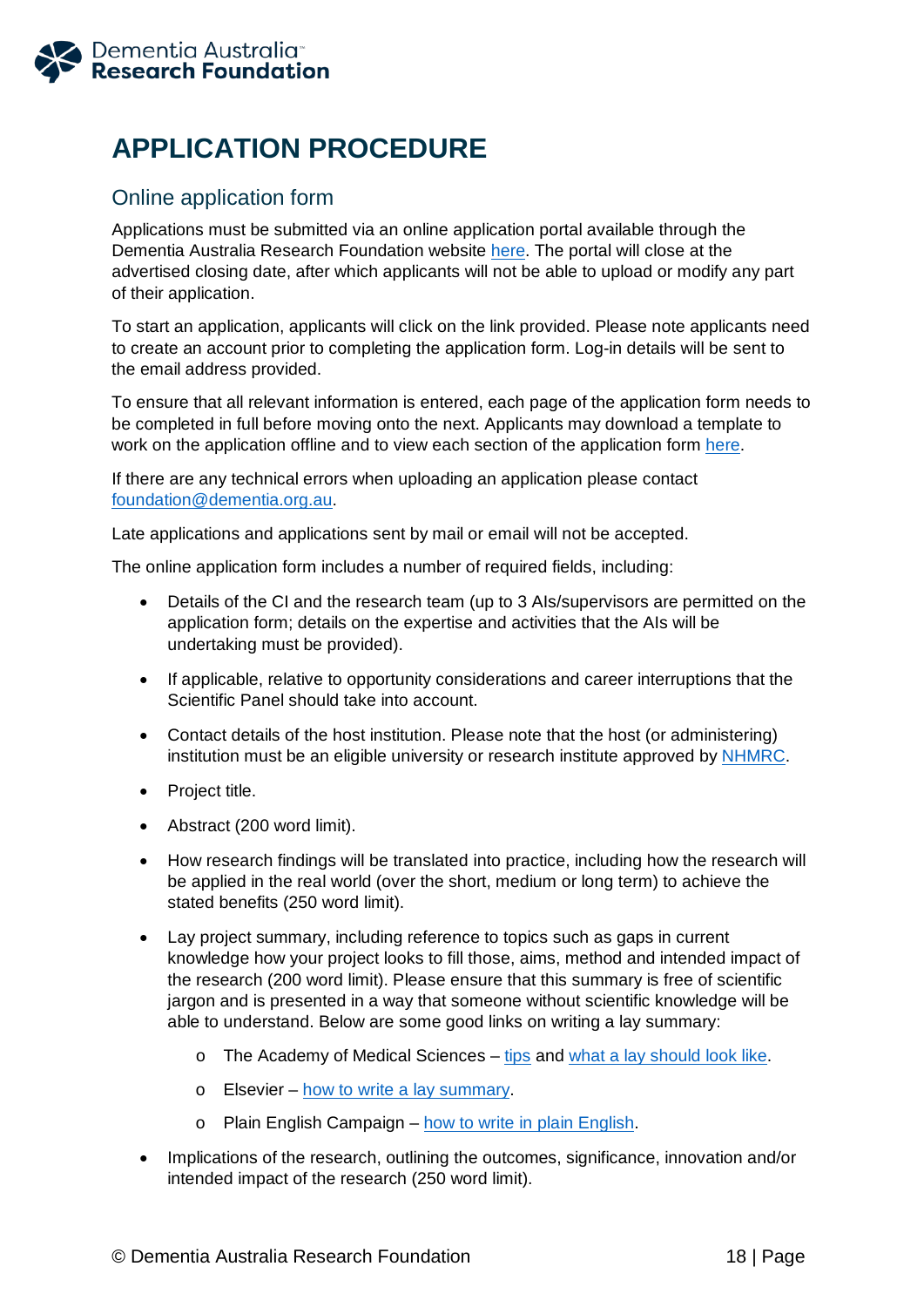

• How people living with dementia, their carers, families and/or the wider public will be involved in the research (250 word limit). Please review the [additional criteria](#page-16-1) before completing this section of the application.

Please note that dementia advocates will review the last four sections of the online application outlined above. As such, it is important that these sections are clear and 'standalone' (i.e. these sections should not refer the reader to content provided as part of the research proposal).

When planning research in which people living with dementia will be participants, applicants should make sure that they are familiar with the principles of and requirements for getting informed consent from people who may lack cognitive and/or legal capacity to provide written informed consent themselves. Further, recruitment is sometimes slower than anticipated and significant time and effort may be required to reach a desired sample size. The impact of COVID-19 may also change the way dementia research is conducted. As such, please consider appropriate and feasible recruitment strategies in your proposal.

If the application proposes to involve Dementia Australia staff or our dementia advocates in the project in an advisory capacity, this must be discussed with the Foundation prior to submitting the application.

### <span id="page-19-0"></span>Supporting documents required

As well as completing the online application form, applicants must provide the following supporting documents (in PDF format) on the application portal. Applications that do not include the required documentation will be considered ineligible and will not be assessed. Please note that attachments cannot be amended or added to the application after the application closing date.

### **1. Evidence of Australian or New Zealand citizenship, permanent residency or appropriate work visa (required for CI)**

A scanned copy of a birth certificate, passport, visa documentation or official documentation from the Department of Immigration and Border Protection does not need to be uploaded onto the online portal, but must be provided to the applicant's host institution (the institution may already have this information on file). If applicable, an appropriate work visa must be in place at the time of acceptance and for the duration of the project. A Statutory Declaration, Medicare card, Australian drivers' licence or other documents will not be accepted as proof of permanent residency or citizenship.

### **2. Qualifications (official record of PhD or equivalent higher degree, required for CI)**

A scanned copy of an academic transcript, letter of completion or degree showing PhD or equivalent higher degree. Applicants who are currently completing a doctorate degree at the time of applying must provide proof of submission to the Foundation as soon as this becomes available. It is the responsibility of the applicant to ensure that confirmation of thesis approval is provided before funding can commence.

### **3. Academic CV (maximum 10 pages, required for CI)**

Include publications, grants (funding body, amount and investigator status), awards, conference presentations and service to the academic community. Personal information such as date of birth or residential address is not required.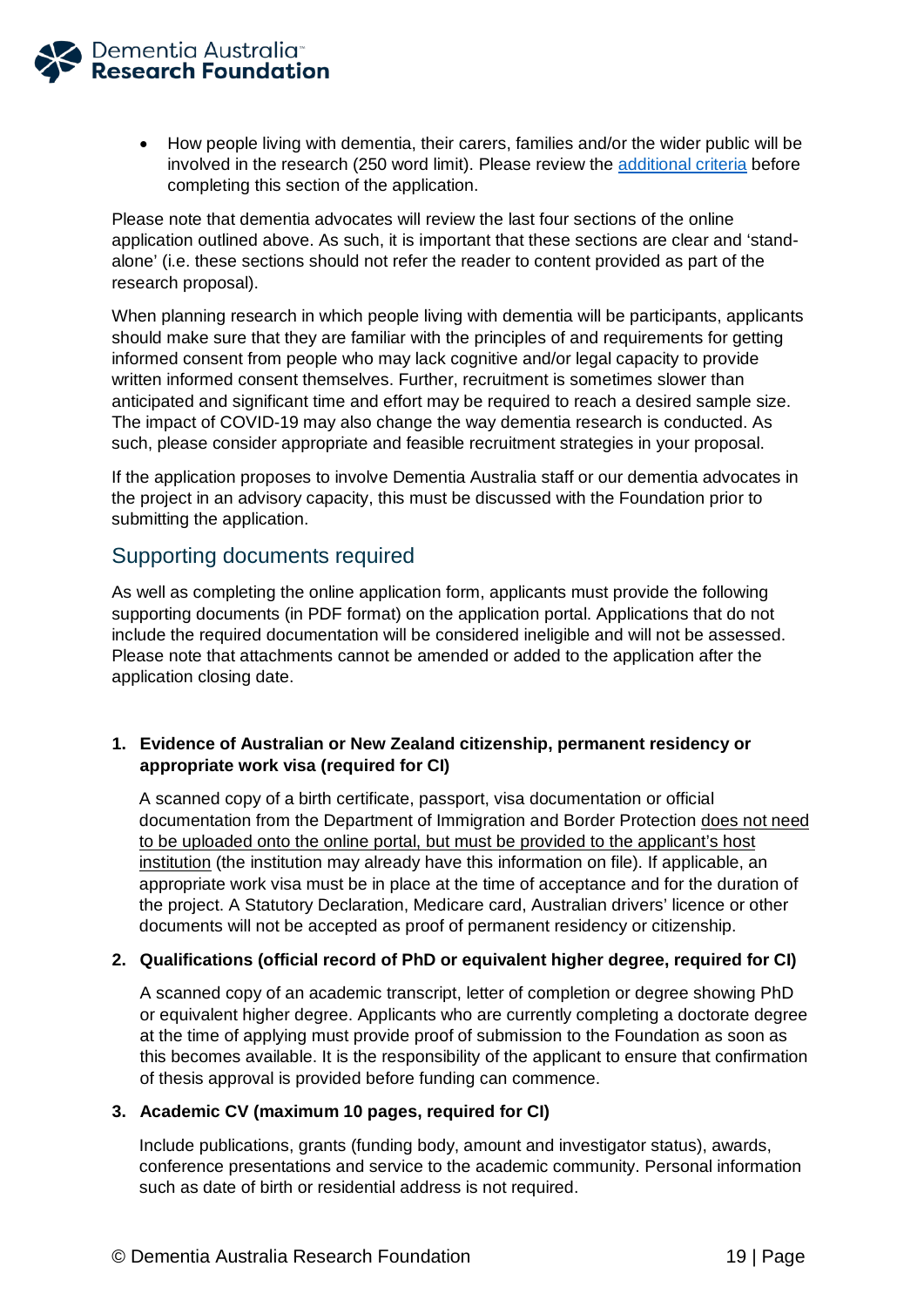

### **4. Research proposal**

The research proposal should not exceed 5 pages (not including references i.e. additional pages can be used for references), using Times New Roman, Arial or Calibri font, minimum size 11 and standard margins. Any additional pages, or any explanatory appendices, will not be assessed.

The research proposal will be de-identified prior to the initial review. Other than in section e) below (career progression), please ensure that you as the applicant are not identifiable in the proposal. For example, applicants should not include their name in the header or footer of the document or refer to themselves (or the AIs if applicable) by name in the body of the proposal. The team's own publications can be included as references if appropriate, but should be referred to as "previous research" rather than "our research" in the body of the proposal.

The research proposal should include details on each of the following sections:

- **a. Aims**: List specific aims and potential significance of the project. Clearly state the research question and hypothesis to be tested, as well as the rationale and objectives of the project.
- **b. Background**: Summarise previous work in this field which provides the basis for the proposed research project.
- **c. Research methodology**: A clear description of methods and design, including the following, if applicable: participant recruitment strategy; participant inclusion/exclusion criteria; study design; intervention or manipulation; outcome measures; statistical analysis plan and rationale; safety and risk considerations; drug regimens; and special equipment or measures.
- **d. Budget including justification and timeline**: Provide a high-level budget and project timeline, noting the amount of funding available from the Foundation and timeframe. Identify any other confirmed funding for the project. Funds can only be applied to costs that are directly related to achieving the objectives and outcomes of the project, including reimbursements to people living with dementia, their carers and families and/or the wider public for reasonable costs associated with their involvement in the project (e.g. their time, travel costs, phone calls). It is also recommended that applicants include recruitment costs in the budget (e.g. funding for advertising and participation incentives).

RAD Post-doctoral Fellowship applicants are permitted to include the costs associated with a secondment to another institution (in Australia or overseas) in their budget, such as visa, relocation and travel expenses.

University infrastructure costs or levies should not be included in the budget and will not be covered by the Dementia Australia Research Foundation. As the Dementia Australia Research Foundation is considered Category 1 – Australian Competitive Grant Income, such costs should be covered by the Australian Government's Research Block Grants scheme. Further information on the selfassessment system for universities to determine which of their R&D income can be classified as Category 1 – Australian Competitive Grant Income is available [here.](https://www.education.gov.au/self-assessed-australian-competitive-grant-income)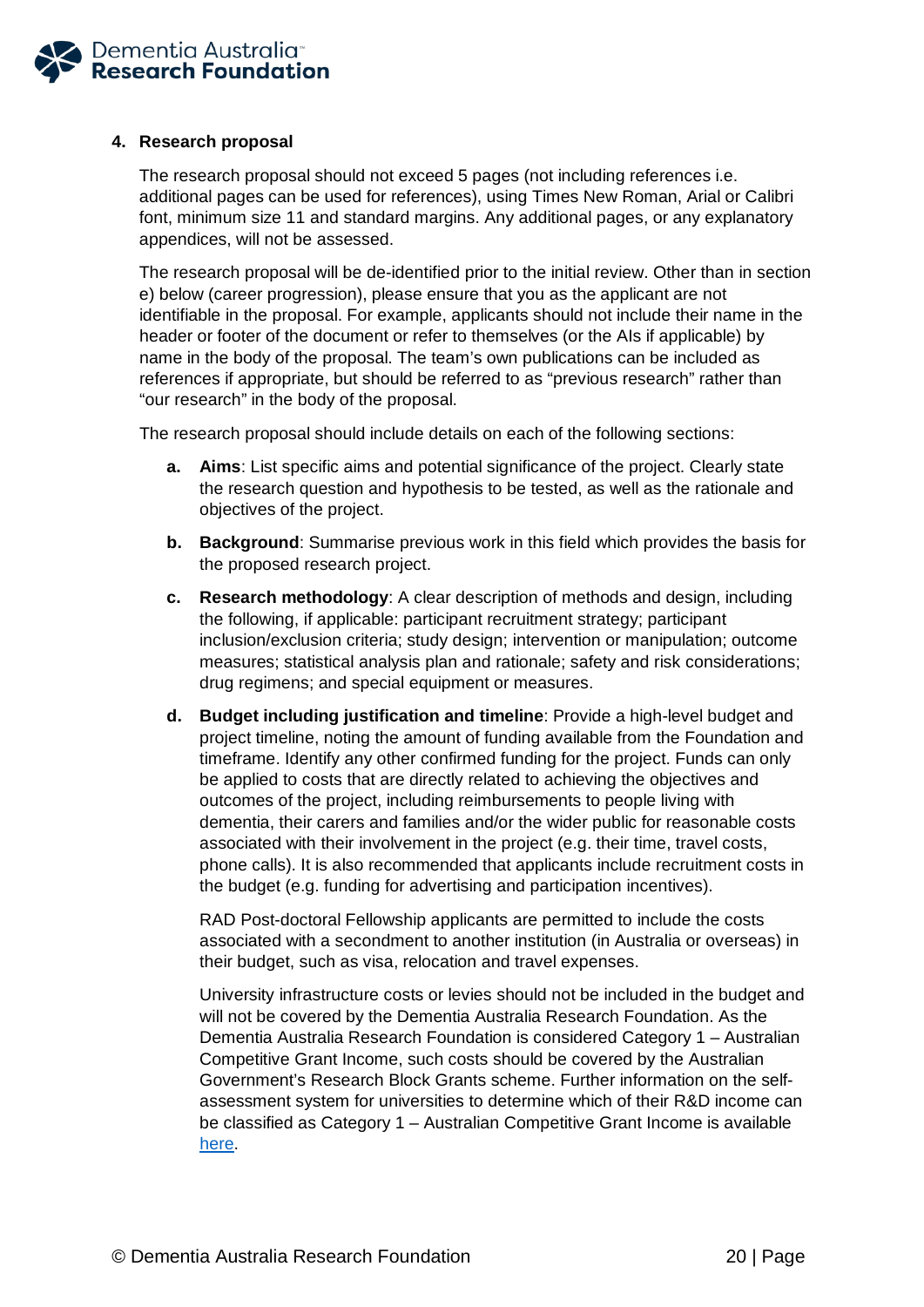

- **e. Career progression (Post-doctoral and Mid-Career Fellowships only)**: Describe: how the applicant's current work fits within the team; the support or mentoring the applicant will receive (including whilst undertaking secondments to other institutions, if applicable); the type of secondment that the applicant will be seeking (provide details if a secondment has already been arranged); new linkages that may be established with other research teams; and how the fellowship will enable the applicant to develop their career as a researcher.
- **f. Key references**: Please include a list of up to 20 key references cited in the proposal.
- **5. Ethics approval** (if available)

Evidence of approval of the proposed project by an authorised Human Research Ethics Committee, if available. If not available at time of application, funding agreements (for successful applicants) will be conditional upon ethics approval.

- **6. Endorsement form** (template available [here\)](https://www.dementia.org.au/research/grants/information-for-applicants) signed by:
	- Each investigator named in the application, confirming their contribution to the project as described in the application
	- The Head of Administering Institution (or nominee) in which the research will take place.

# <span id="page-21-0"></span>**ASSESSMENT PROCESS**

### <span id="page-21-1"></span>Review

The assessment process for all grant types involves the following stages:

#### **1. Eligibility check**

Foundation staff will check all applications after the closing date to ensure compliance with eligibility criteria and conditions of the award. It is the applicant's responsibility to ensure that they meet all eligibility criteria and conditions of the award prior to submitting an application. The Foundation reserves the right to rule out of contention any application that does not include proof of eligibility without further assessment. Please note that applicants must inform the Foundation if their eligibility against the stated criteria changes in any way during the assessment process. Funding will not commence until all relevant requirements, including eligibility, have been met.

#### **2. Initial review of applications**

Academic members of the Scientific Panel will review all eligible, de-identified research proposals (unless where a potential conflict of interest has been identified) to determine those which are highly unlikely to receive an award due to weakness in one or more of the assessment criteria or feasibility and/or other issues. Applications that are ranked in the bottom half of all applications for a particular award by at least two members of the Scientific Panel are removed from the application process.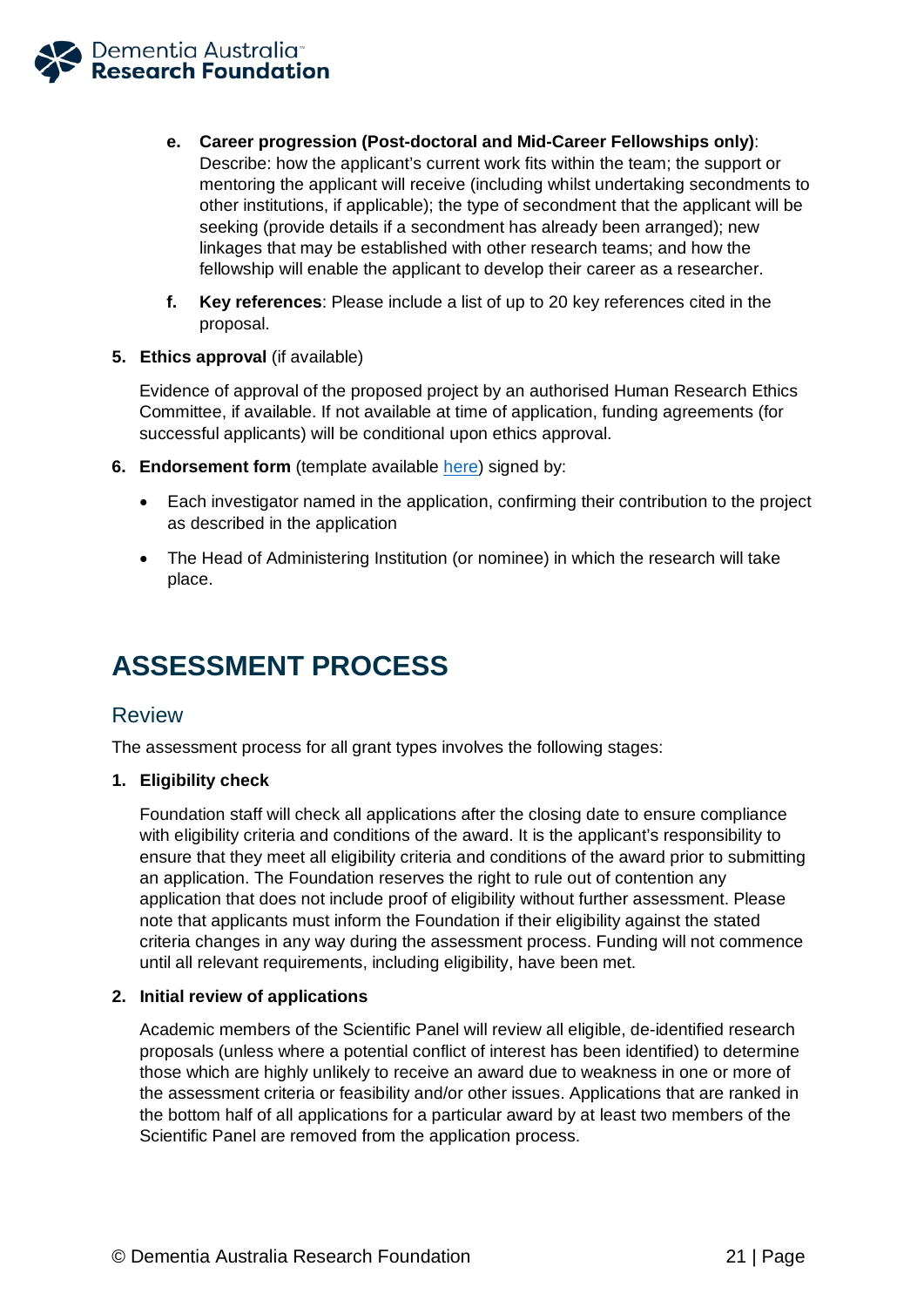

### **3. External review (if required)**

National or international expert external reviewers may be approached for selected comment and/or rating against the assessment criteria if required. Applicants are invited to nominate external reviewers if desired on the application form, but the decision on external reviewers is made by the Scientific Panel.

### **4. Final review and ranking by members of the Scientific Panel**

Academic and dementia advocate members of the Scientific Panel will consider and rank all remaining applications for each category of award after reviewing the feedback from external reviewers.

Awards are allocated to applicants in order of ranking within each category and according to their eligibility for particular awards. Consideration is also made to supporting approximately equal numbers of applicants in biomedical and psychosocial research fields, where applications are of comparable quality. Applicants whose projects are considered fundable but are not allocated one of the available awards are placed on a reserve list and may be offered other funding opportunities in the future, for example, in the event that an applicant with a higher-ranked project turns down an award.

### **5. Interviews (RAD Post-doctoral Fellowships only)**

Applicants shortlisted to receive a Post-doctoral Fellowship may be required to complete a short interview with RAD and DARF representatives in December 2021, via Zoom. Prospective Fellows will be asked to give a 10 minute PowerPoint presentation on their work, followed by questions. Further details will be provided ahead of the interview.

#### **6. Final decision**

The final decision on awards is made by the Dementia Australia Research Foundation Board on the basis of recommendations made by the Scientific Panel. Where applicable, recommended Fellowships will require approval from the DCRC executive and RAD.

Please be advised that all decisions are final, and there is no mechanism for appeal.

### <span id="page-22-0"></span>Notification of successful and unsuccessful

Successful and unsuccessful applicants will be notified of the outcome of their application by email during December 2021; unsuccessful applicants may be notified earlier in the year, depending on the stage of assessment at which the decision is made. To facilitate notification, applicants must ensure that their contact details are filled in correctly on the application form.

### <span id="page-22-1"></span>Announcement of awards

An official announcement of the 2021 award winners will be made on the Dementia Australia Research Foundation website by January 2022. This announcement will detail each successful applicant's name, type of award, project title and institution. Award winners will be expected to assist the Foundation, if required, by being featured in media articles/releases and public announcements related to an award from the Foundation.

### <span id="page-22-2"></span>Feedback to unsuccessful applicants

Unsuccessful applicants will be provided with individual feedback upon request. Feedback is provided for the purpose of helping unsuccessful applicants improve the quality of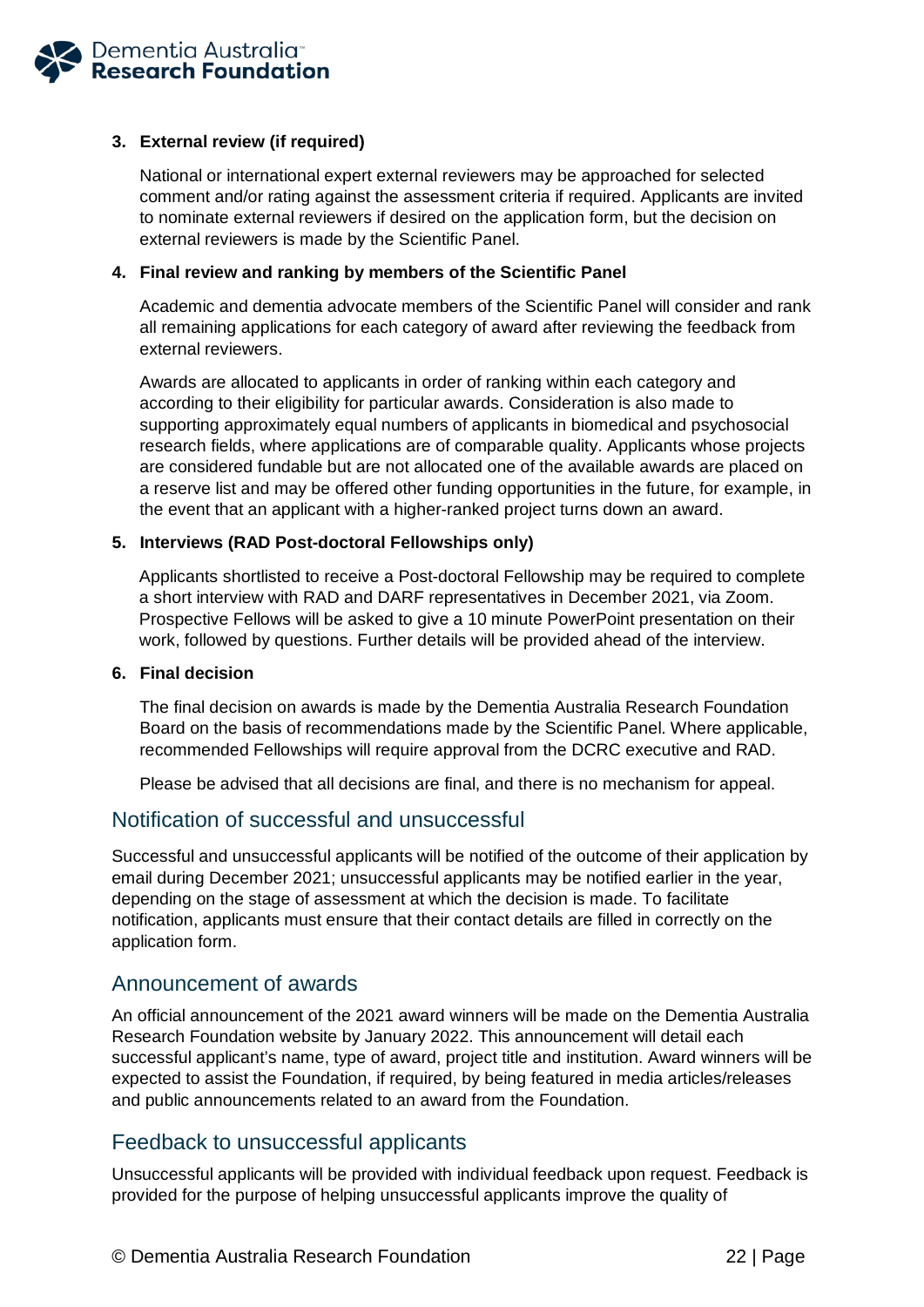

subsequent applications to the Foundation or other funding bodies. No correspondence regarding the accuracy or merits of feedback will be entered into.

# <span id="page-23-0"></span>**ASSESSMENT CRITERIA**

### <span id="page-23-1"></span>Academic Assessment

The following assessment criteria will be used for rating applications:

### **1. Scientific merit and quality (40% weight)**

This criterion considers the significance and value of the proposed research, along with the clarity of the research aim(s), hypotheses or research objectives, and the suitability of the research methodology and research plan in achieving the research aim(s). The general scientific relevance should be evident in the project proposal, and the research methodology should be sound and clearly presented. Projects must also be feasible and realistic within the available timeframe and budget. The roles of the AIs to support the project will also be considered.

### **2. Track record and independence of the applicant (30% weight)**

This criterion considers whether the applicant's previous research experience demonstrates they are capable of successfully undertaking the proposed research and publishing the outcomes. Track record (research training, publications, supervision, awards and other relevant experience) will be assessed relative to opportunity, including career stage.

#### **3. Innovation and originality (20% weight)**

This criterion considers the novelty and originality of the proposed research and the extent to which it has the capacity, if successful, to introduce innovative and new research directions, treatments, interventions or models of care etc. to the field.

### **4. Knowledge Translation (10% weight)**

This criterion considers whether the applicant has articulated how their research findings will be translated into practice and/or how the research will be applied in the real world (over the short, medium or long term) to achieve the stated benefits.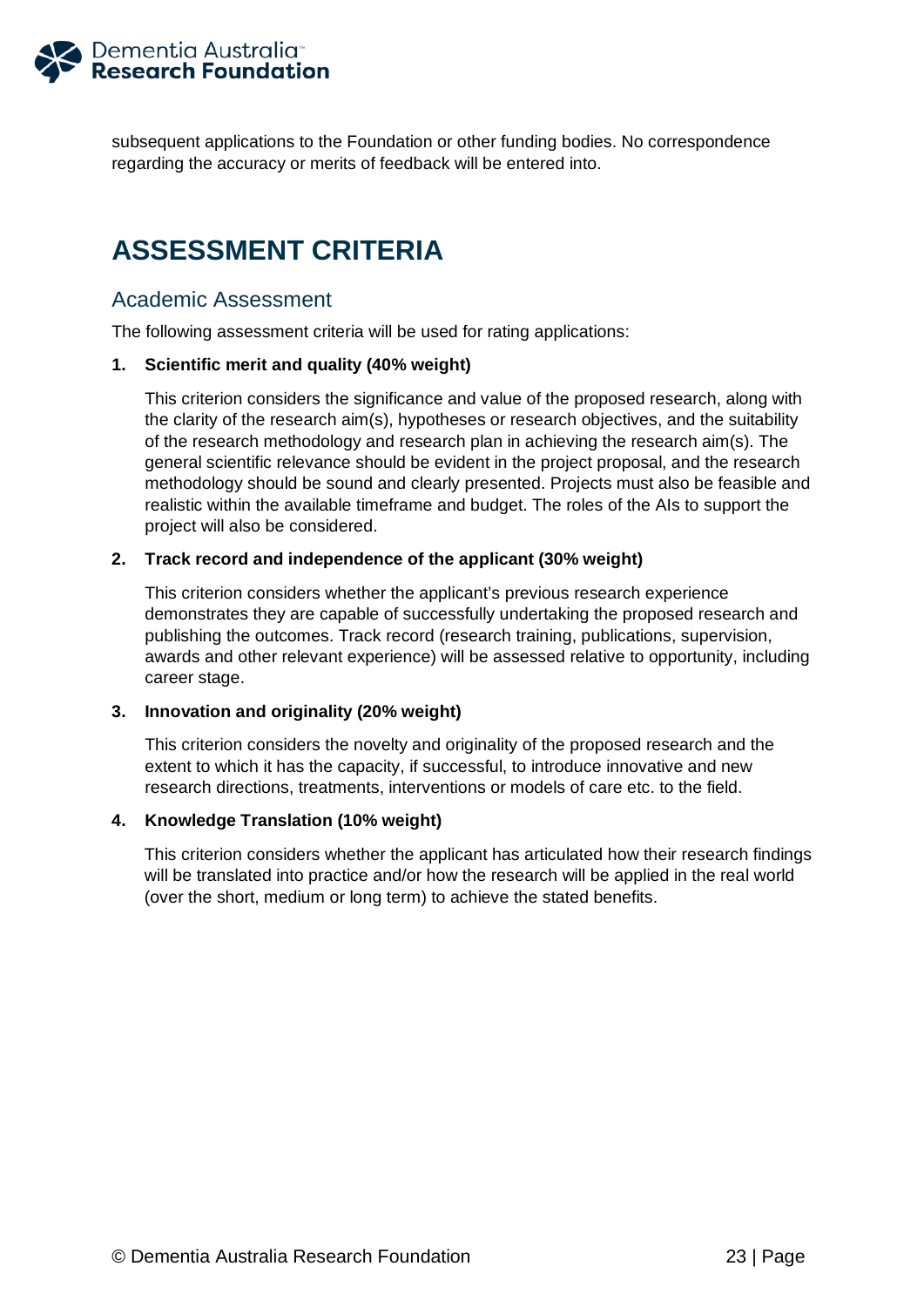<span id="page-24-2"></span>

### <span id="page-24-0"></span>Dementia Advocate Assessment

The following assessment criteria will be used by dementia advocate members of the Scientific Panel for rating those applications that have been shortlisted:

### **1. Importance of the research and potential benefit (40% weight)**

This criterion considers the rationale for, and importance of, the proposed research and the potential for it to have a direct, beneficial impact on the lives of people impacted by dementia and/or the wider public.

### **2. Innovation and originality (20% weight)**

This criterion considers the novelty and originality of the proposed research and the extent to which it has the capacity, if successful, to introduce innovative and new research directions, treatments, interventions or models of care etc. to the field.

### **3. Knowledge Translation (10% weight)**

This criterion considers whether the applicant has articulated how their research findings will be translated into practice and/or how the research will be applied in the real world (over the short, medium or long term) to achieve the stated benefits.

### **4. Involvement of the people impacted by this research (30% weight)**

This criterion considers whether and how people living with dementia, carers, family members or friends of someone diagnosed with dementia, or other relevant members of the public have been involved in the research.

# <span id="page-24-1"></span>**FREQUENTLY ASKED QUESTIONS**

### **Do you have to nominate within the application which award/scheme (e.g. Hazel Hawke Research Grant in Dementia Care) you are applying for or is this automatic?**

All Project Grant applications will be automatically assessed for eligibility for each scheme and only one application needs to be submitted. However, there is a section in the online application form where you can highlight how your project meets the aims and objectives of a particular scheme. For example, if your project focuses on improving the care of people living with dementia, you can indicate that the application is suitable for consideration for the Hazel Hawke Research Grant in Dementia Care. You can justify your suitability for other awards as well.

### **Can a senior researcher be a member of the research team as long as the CI is a new, early or mid-career researcher?**

Yes, the AIs and/or the applicant's supervisors can be senior researchers (e.g. at the level of Associate Professor or Professor).

### **Can overseas collaborators be listed as AIs who are not Australian citizens or permanent residents?**

Overseas collaborators can be listed as AIs, however, the project must be primarily conducted in Australia.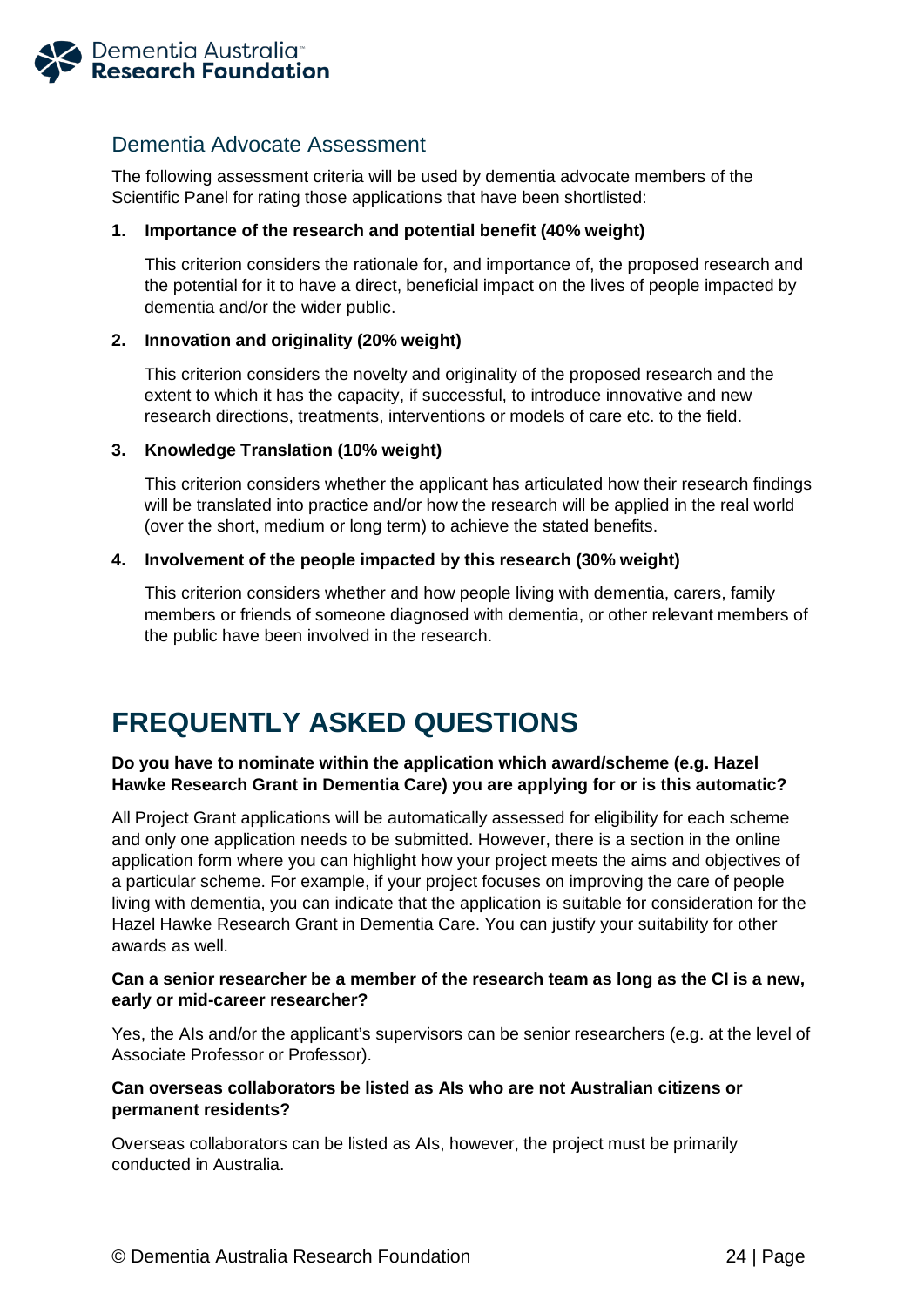

### **Could a sessional academic apply for a Project Grant as a CI?**

Sessional Academics are eligible to apply as the CI, however, they would need to have a contract with the university that states employment for the duration of project.

### **Can an AI apply on multiple applications with different CIs?**

If successful, a CI can only hold one grant or fellowship as the CI. However, it is possible for AIs to be on one or more projects or a CI to be an AI on another successful project.

### **Is the eligibility based on position at the time of submission? If I receive a promotion after applying, would this make me ineligible to receive an award?**

Eligibility with regards to academic status will be assessed at the time of submission.

### **Is there a limit on the amount of time since PhD completion for the CI?**

There is a limit as to how much time has passed time since your PhD was completed, adjusted for career interruptions. Applicants who are applying for a Project Grant, Postdoctoral Fellowship or Mid-Career Research Fellowship must not have more than six, four and 10 years post-PhD experience at the time of applying, respectively.

### **Is there a place to upload the proof of residency status?**

The applicant is not required to upload proof of citizenship in the online portal – the research branch at your university or institution should site this information to ensure that the requirements are met prior to signing the endorsement form.

### **The CI will join the university from overseas for a 3-year period. The Visa application has been submitted but has not yet been granted. Can they apply for a grant?**

At the time of acceptance and for the duration of a grant, the applicant must be an Australian or New Zealand citizen, a permanent resident of Australia, or, for Project Grant applications only, have an appropriate work visa in place. As the university will need to sign off on this, you will need to provide them with the appropriate immigration documentation, as they are responsible for certifying and ensuring that the requirements are met.

#### **Is ethics approval required at the date of the application?**

Ethics approval is not required on the date of application but if the application is successful, ethics approval will be required before any funds will be released. If ethics approval is confirmed at the time of applying, please upload the approval letter from the HREC as part of the online form.

#### **Can data from overseas studies be used in the research?**

Researchers may use data or samples from overseas studies but the analyses must be undertaken in Australia.

### **Can meeting costs (e.g. travel costs, catering) be included in the budget? Can the budget also include future conference presentations and journal publications?**

Yes, the costs associated with organising meetings with policy makers or advisory group members can be included in the budget, where they directly relate to a specific project activity. Conference travel cannot be included in the budget, however, costs associated with open access publications can be included.